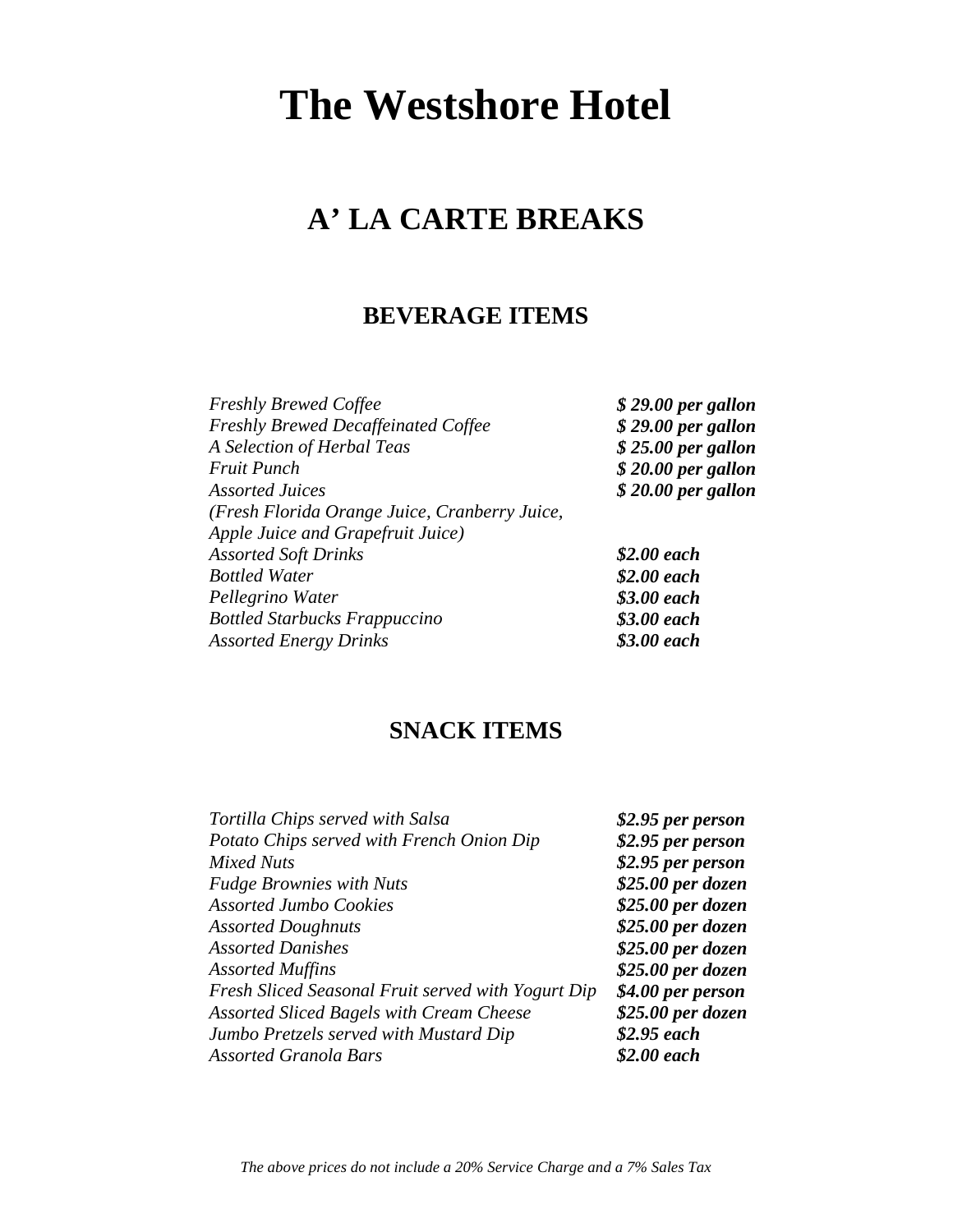# **MORNING BREAKS**

**CLASSIC CONTINENTAL BREAKFAST**

*Assorted Fresh Breakfast Breads and Danishes Sweet Butter and Berry Preserves Chilled Florida Orange Juice Freshly Brewed Coffee, Decaffeinated Coffee and a Selection of Herbal Teas* **\$9.95 per person**

**MORNING BEVERAGE BREAK**

*Chilled Florida Orange Juice Freshly Brewed Coffee, Decaffeinated Coffee and a Selection of Herbal Teas* **\$4.95 per person**

# **GET A HEALTHY START**

*Assorted Sliced Fresh Seasonal Fruit Display Assorted Yogurts with Granola A Selection of Cereals with Skim, 2% and Whole Milk Banana Nut and Low-Fat Blueberry Muffins Chilled Florida Orange and Grapefruit Juice Freshly Brewed Coffee, Decaffeinated Coffee and a Selection of Herbal Teas* **\$11.95**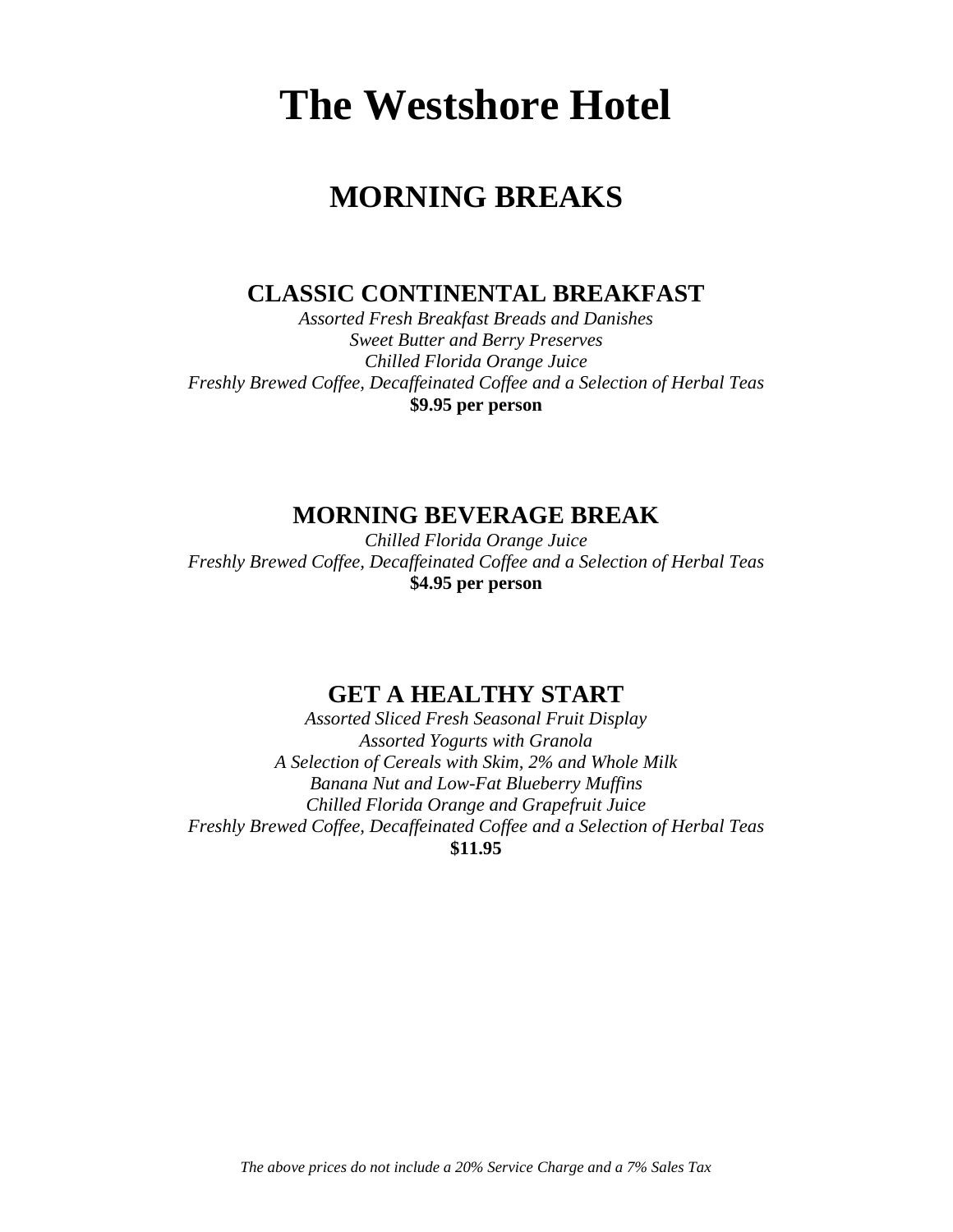# **AFTERNOON BREAKS**

# **CLASSIC BREAK**

*Fresh Baked Cookies and Fudge Brownies Assorted Soft Drinks and Bottled Waters Ice Cold Milk Freshly Brewed Coffee, Decaffeinated Coffee and a Selection of Herbal Teas* **\$9.95 per person**

## **HEALTHY BREAK**

*A Display of Fresh Seasonal Sliced Fruit Assorted Yogurts with Granola Nutri Grain Fruit Bars Granola Bars Bottled Water Freshly Brewed Coffee, Decaffeinated Coffee and a Selection of Herbal Teas* **\$10.95 per person**

# **7TH INNING STRETCH**

*Fresh Popcorn and Mixed Nuts Jumbo Pretzels served with Mustard Dip Mini Corn Dogs Assorted Soft Drinks and Bottled Waters Freshly Brewed Coffee, Decaffeinated Coffee and a Selection of Herbal Teas* **\$9.95 per person**

## **AFTERNOON FIESTA**

*Tortilla Chips with Salsa Black Bean Chili and Zesty Guacamole Black Bean Cigars served with Sour Cream Cinnamon Churros Iced Tea and Lemonade* **\$9.95 per person**

# **SWEET AND SALTY BREAK**

*An Assortment of Candy Bars Individual Bags of M & M 's A Selection of Ice Cream Bars and Iced Fruit Bars Display of Fresh Whole Fruits Individual Bags of Assorted Chips and Pretzels Iced Tea and Lemonade* **\$9.95 per person**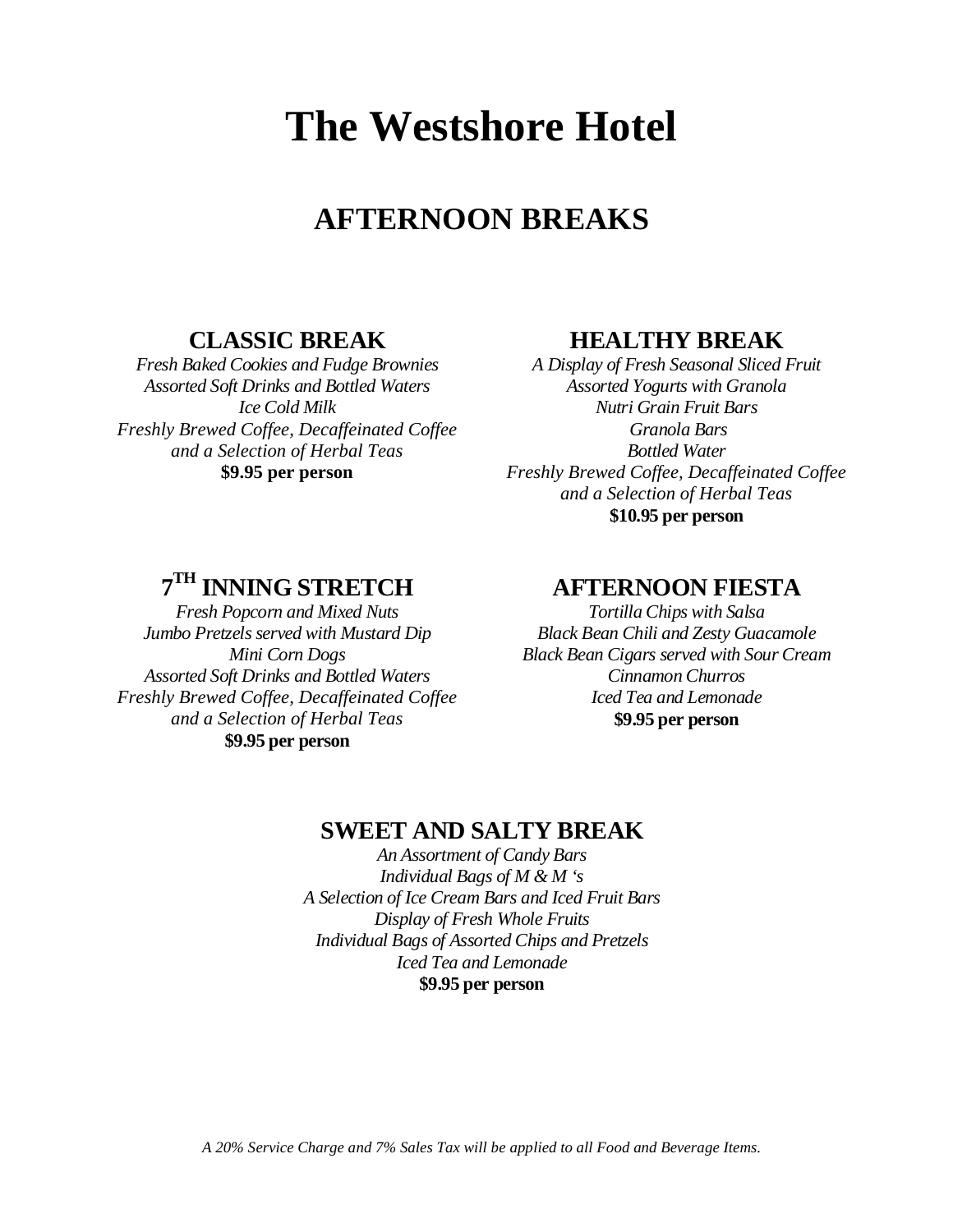# **BREAKFAST BUFFETS**

*(Minimum of 25 guests)*

## **WESTSHORE BREAKFAST**

*Sliced Fresh Seasonal Fruit Display Fresh Scrambled Eggs and Hash Browns Your choice of Bacon or Sausage Patties An Assortment of Sliced Bagels, Muffins and Croissants Sweet Butter, Cream Cheese and Berry Preserves Fresh Florida Orange Juice and Cranberry Juice Freshly Brewed, Decaffeinated Coffee and a Selection of Herbal Teas* **\$12.95 per person**

# **YBOR BREAKFAST**

*Sliced Fresh Seasonal Fruit Display Assorted Breakfast Pastries Assorted Dry Cereals served with Milk Fresh Scrambled Eggs and Hash Browns Your choice of Bacon or Sausage Patties Fresh Florida Orange Juice and Cranberry Juice Freshly Brewed, Decaffeinated Coffee and a Selection of Herbal Teas* **\$13.95 per person**

# **GASPARILLA BREAKFAST**

*Sliced Fresh Seasonal Fruit Display Assorted Yogurts and Granola Scrambled Eggs served with Ham and Cheese French Toast served with Maple Syrup Bacon, Sausage and Hash Browns Assorted Breakfast Pastries Fresh Florida Orange Juice and Cranberry Juice Freshly Brewed, Decaffeinated Coffee and a Selection of Herbal Teas* **\$14.95 per person**

# **OUTSIDE THE BOX**

*Sliced Fresh Seasonal Fruit Display Build your own Croissants with Scrambled Eggs, Eggs Kalamata, Ham and Cheddar Cheese, Sausage and Bacon Breakfast Burritos served with Salsa and Sour Cream Chilled Florida Orange Juice Freshly Brewed, Decaffeinated Coffee and a Selection of Herbal Teas* **\$15.95 per person**

# **Add an Omelet or Belgium Waffle Station to your Buffet \$7.50 per person**

# **Action Station Fee of \$50.00**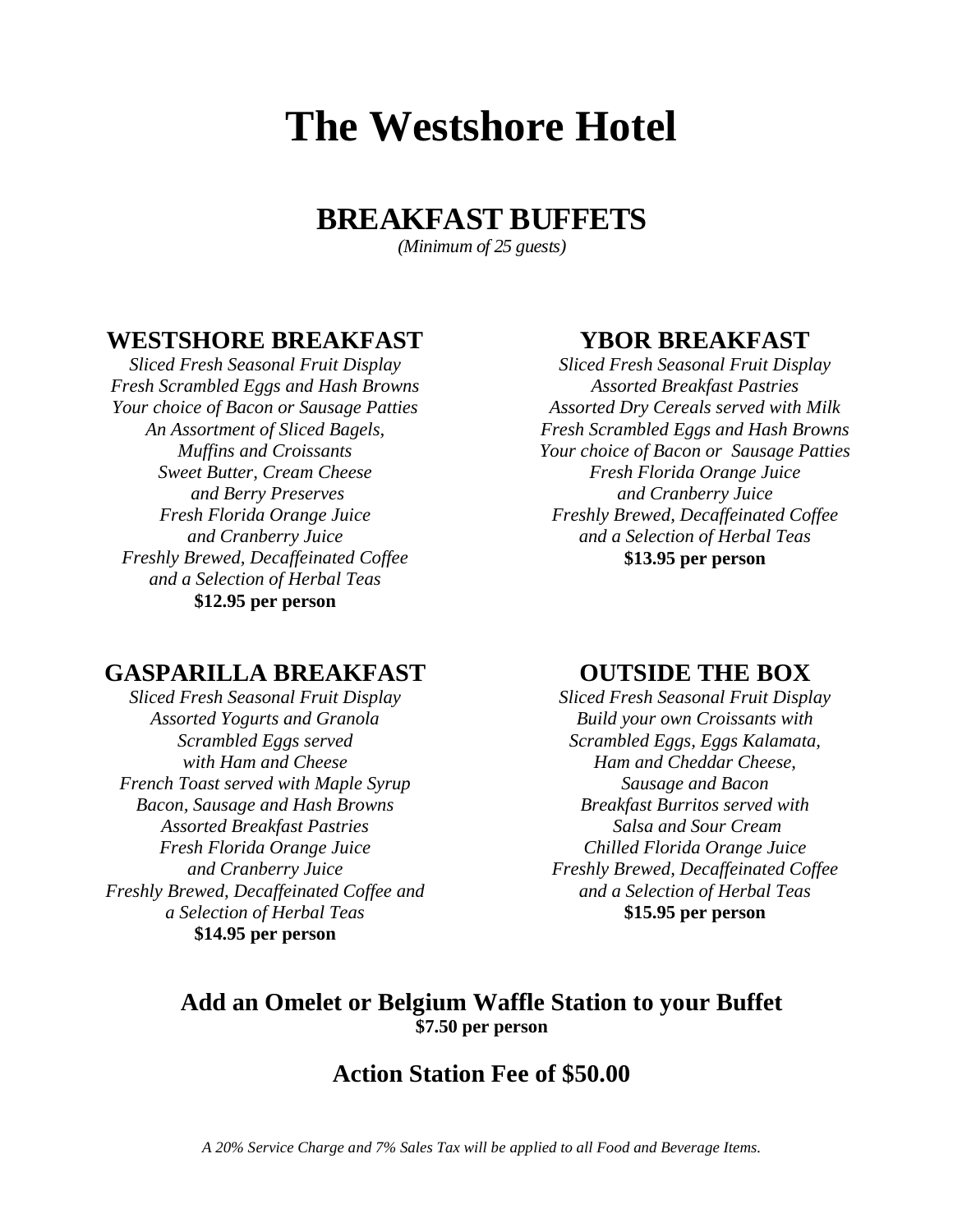# **PLATED BREAKFAST ENTREES**

*Plated Breakfasts are served with Pastry Basket, Fresh Florida Orange Juice, Freshly Brewed Coffee, Decaffeinated Coffee and a Selection of Herbal Teas*

# **TRADITIONAL COUNTRY BREAKFAST**

*Fresh Scrambled Eggs Crisp Bacon and Sausage Pattie Seasoned Breakfast Potatoes* **\$9.95 per person**

# **TRADITIONAL FRENCH TOAST**

*Grilled Sliced Texas Toast in a Maple Egg Batter served with Maple Syrup Crisp Bacon and Sausage Pattie* **\$9.95 per person**

## **CROISSANT SANDWICH**

*Fresh Flaky Jumbo Croissant served with Scrambled Egg, Ham and American cheese Hash Browns and Fresh Seasonal Sliced Fruit* **\$9.95 per person**

# **SOUTHERN STYLE BREAKFAST**

*Fresh Scrambled Eggs served with Corned Beef Hash Home-style Biscuits Topped with a Thick Country Sausage Gravy Fresh Seasonal Sliced Fruit*  **\$11.95 per person**

# **EGGS BENEDICT**

*Poached Eggs and Canadian Bacon served on an English Muffin Topped with Hollandaise Sauce Seasoned Potatoes and Fresh Seasonal Sliced Fruit* **\$12.95 per person**

**(With Steak \$13.95)**

# **STEAK AND EGGS**

*Scrambled Eggs and Grilled Sirloin Steak Seasoned Potatoes and Fresh Seasonal Sliced Fruit* **\$14.95 per person**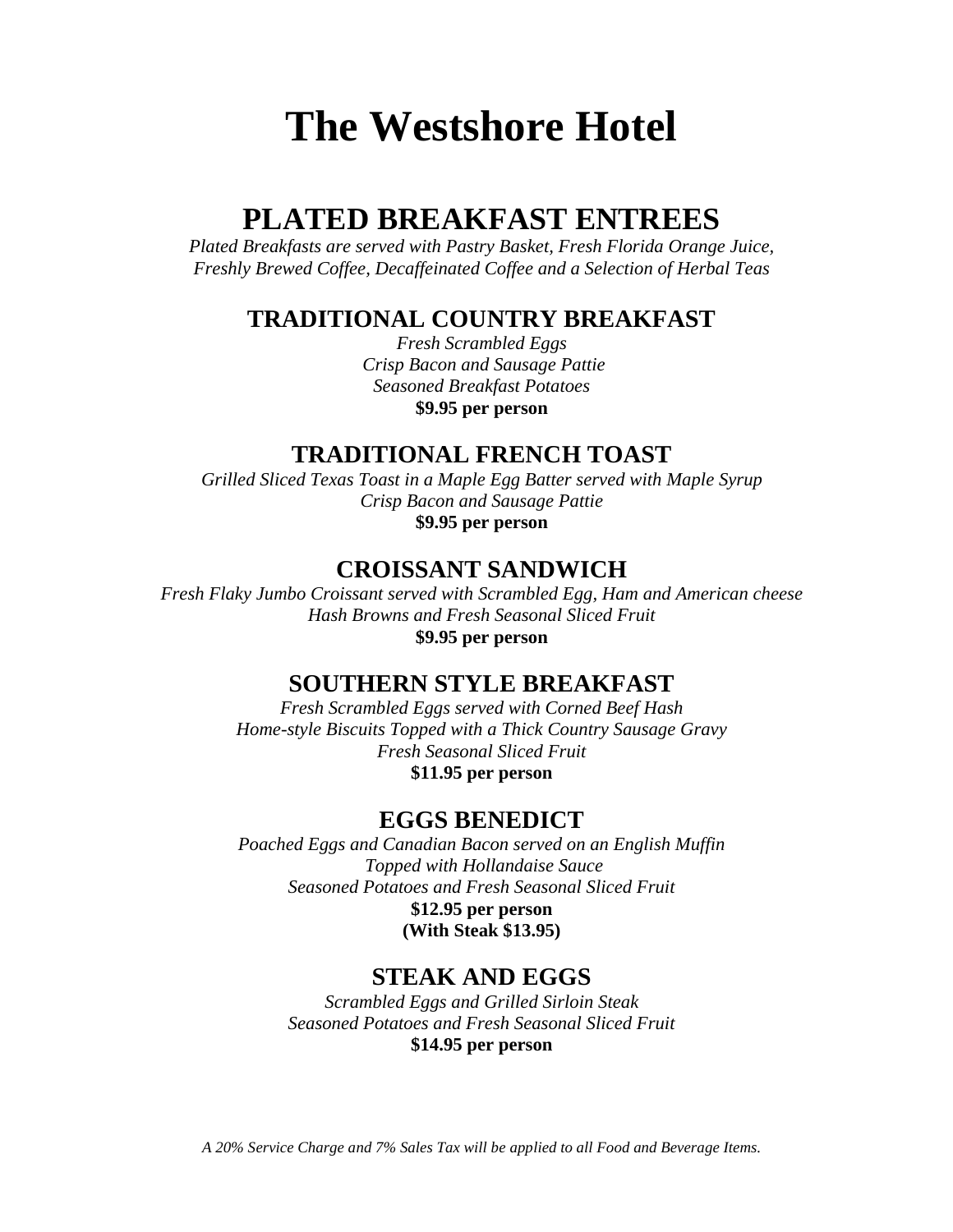# **CLASSIC MEETING PACKAGE**

**CLASSIC CONTINENTAL BREAKFAST**

*Assorted Fresh Breakfast Breads and Danishes Sweet Butter and Berry Preserves Chilled Florida Orange Juice Freshly Brewed Coffee, Decaffeinated Coffee and a Selection of Herbal Teas*

# **MID-MORNING BEVERAGE REFRESH**

*Chilled Florida Orange Juice Freshly Brewed Coffee, Decaffeinated Coffee and a Selection of Herbal Teas*

# **AFTERNOON BREAK**

*Fresh Baked Cookies and Fudge Brownies Freshly Brewed Coffee, Decaffeinated Coffee And a Selection of Herbal Teas Assorted Soft Drinks and Bottled Spring Water*

**\$14.95 per person**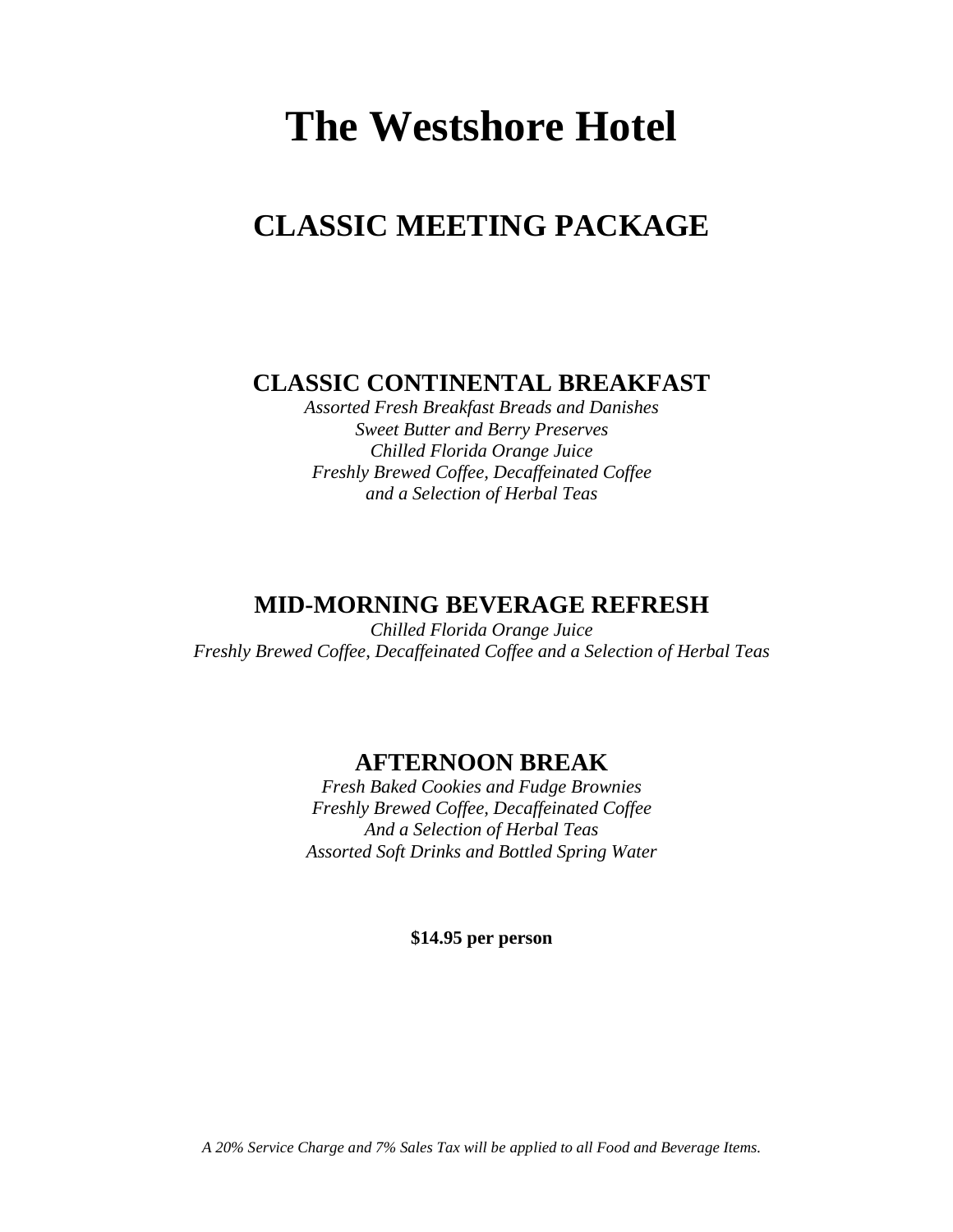# **EXECUTIVE MEETING PACKAGE**

# **CLASSIC CONTINENTAL BREAKFAST**

*Assorted Fresh Breakfast Breads and Danishes Sweet Butter and Berry Preserves Chilled Florida Orange Juice Freshly Brewed Coffee, Decaffeinated Coffee and a Selection of Herbal Teas*

# **MID-MORNING BEVERAGE REFRESH**

*Chilled Florida Orange Juice Freshly Brewed Coffee, Decaffeinated Coffee and a Selection of Herbal Teas*

# **EXPRESS LUNCH BUFFET**

*Please choose one option*

# **NEW YORK DELI**

*Fresh Garden Salad with Assorted Dressings Potato Salad and Fruit Salad Potato Chips with French Onion Dip Assorted Deli Meats and a Selection of Cheeses Assorted Fresh Baked Breads and Rolls Condiments and Relishes Freshly Brewed Coffee, Decaffeinated Coffee and Ice Tea*

# **LITTLE ITALY**

*Caesar Salad with Toasted Croutons Tomato and Fresh Mozzarella Salad Italian Breads Tri-Colored Tortellini Primavera Alfredo Chicken Piccata with Bowtie Pasta Alfredo Meatballs Marinara with Penne Pasta Medley of Seasonal Vegetables Freshly Brewed Coffee, Decaffeinated Coffee and Ice Tea*

# **AFTERNOON BREAK**

*Fresh Baked Cookies and Fudge Brownies Freshly Brewed Coffee, Decaffeinated Coffee and a Selection of Herbal Teas Assorted Soft Drinks and Bottled Water*

### **\$30.00 per person**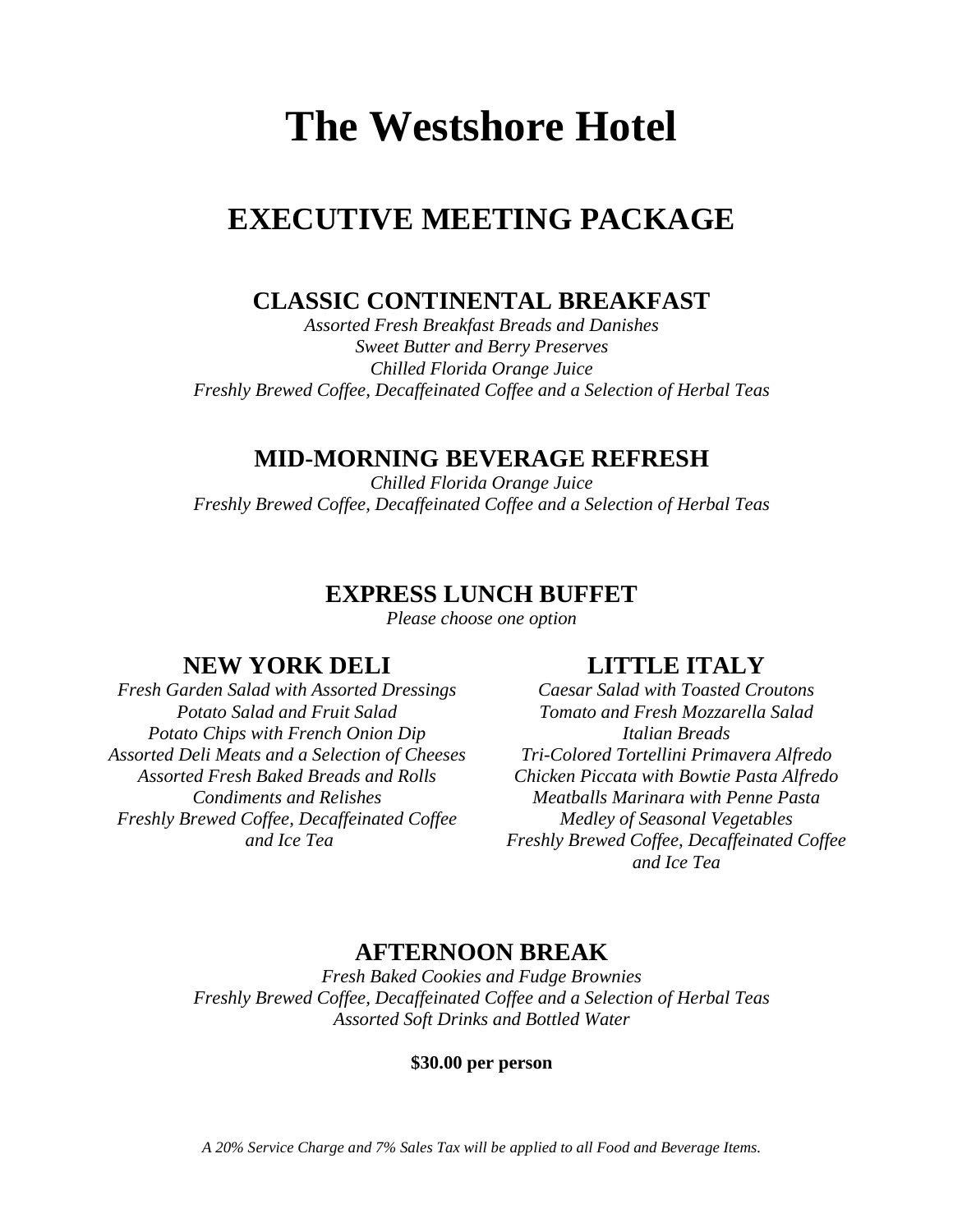# **LIGHT LUNCH SELECTIONS**

*All Salads are served with a basket of warm rolls. Freshly Brewed Coffee, Decaffeinated Coffee and Ice Tea.*

# **BLUE CHEESE STEAK SALAD**

*Pepper-seared Sirloin tossed with Crisp Romaine, Bleu Cheese, Tomato and Onion with a Balsamic Vinaigrette and Syrup*

**\$15.95 per person**

# **STUFFED AVACADO SALAD**

*Avocado stuffed with Crab, Tuna or Chicken Salad and garnished with Shredded Lettuce and Tomato* **\$13.95 per person**

# **MEDITERRANEAN SALAD**

*Chicken or Seafood with Mixed Greens and Romaine tossed with Feta Cheese, Olives, Cucumber, Tomato, Onion and Mild Peppers in a Herb Vinaigrette* **\$14.95 per person**

# **PORTOBELLO STACK SALAD**

*Vine Ripe Tomatoes, Sweet Red Onion, Fresh Mozzarella, Grilled Portobello and Mixed Greens with Balsamic Vinaigrette* **\$11.95 per person**

# **CAESAR SALAD**

*Grilled or Blackened Chicken, Shrimp or Mahi-Mahi on a Traditional Mix of Crisp Romaine tossed with Caesar Dressing and topped with Herb Croutons and Shredded Parmesan Cheese* **\$14.95 per person**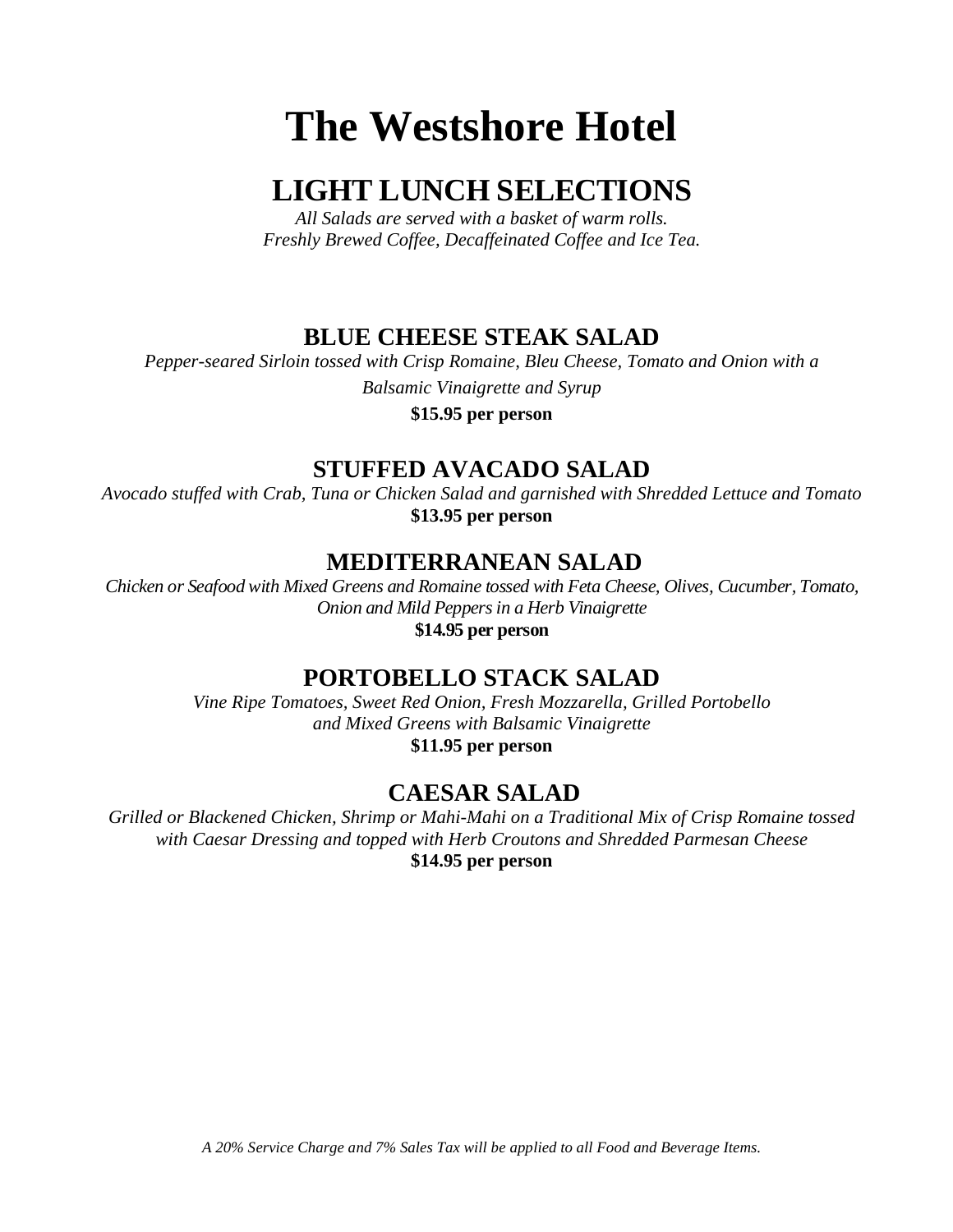# **LIGHT LUNCH SELECTIONS**

*All Sandwiches are served with Fruit Salad. Freshly Brewed Coffee, Decaffeinated Coffee and Ice Tea.*

# **CIABATTA MELT**

*Salami, Pepperoni, Ham, Sliced Tomatoes, Red Onion and Herb Aioli Topped with Melted Provolone Cheese on a Toasted Ciabatta Roll*

**\$11.95 per person**

# **TURKEY CLUB CROISSANT**

*Sliced Turkey Breast, Honey Ham, Crispy Bacon, Lettuce, Tomato, Onion and Mayonnaise Served on a Flakey Croissant*

**\$12.95 per person**

# **CROISSANT SANDWICH**

*Shaved Slow Roasted Beef with Swiss Cheese, Sliced Tomato and Lettuce Served with Red Pepper Mayonnaise on a Flakey Croissant* **\$12.95 per person**

## **BAJA CHICKEN SANDWICH**

*Citrus Marinated and Grilled with Caribbean spices Served on a Toasted Bun with Red Pepper Mayonnaise with Tomato, Onion, Pepper Jack Cheese and Avocado* **\$12.95 per person**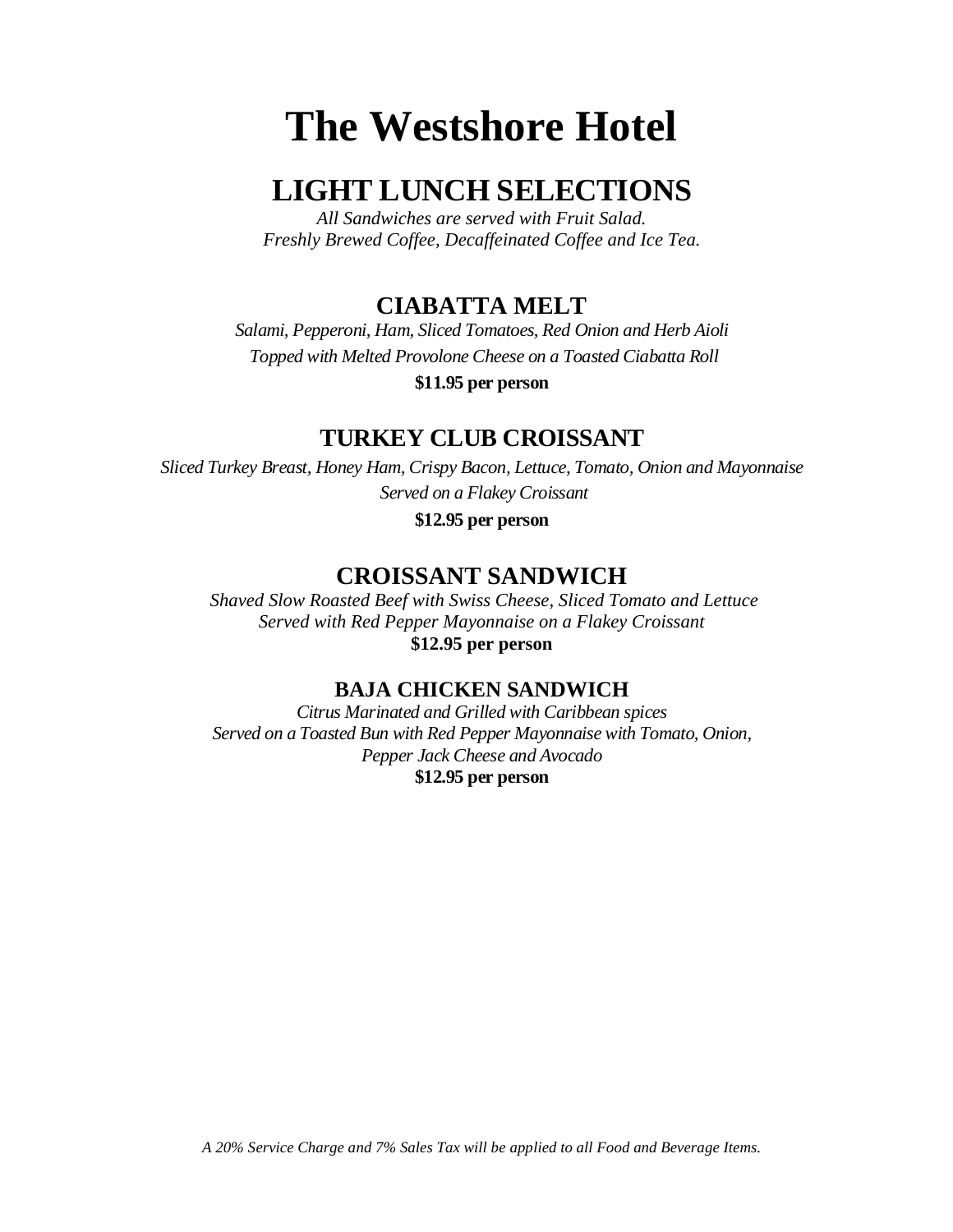# **BOX LUNCHES**

*(Maximum of 20 guests)*

*All Lunches Include:*

*Your choice of an Individual Bag of Potato Chips or Whole Fresh Fruit Freshly Baked Cookies Your choice of Soft Drink or Bottled Water*

### **TURKEY CLUB WRAP**

*Sliced Turkey Breast, Honey Ham and Crispy Bacon, Lettuce, Tomato, Onion and Avocado Mayonnaise wrapped in a Flour Tortilla*

### **CIABATTA SANDWICH**

*Salami, Pepperoni, Ham and Provolone Cheese served on a Ciabatta Roll With Lettuce, Tomato, Onions and Banana Peppers* 

### **HAM AND SWISS STACK**

*Honey Ham and Swiss Cheese stacked high on a Toasted Roll Accompanied by Lettuce, Tomato and Mayonnaise*

### **TUNA OR CHICKEN SALAD CROISSANT**

*Fresh Tuna Salad or Walnut-Raisin Chicken Salad Accompanied by Lettuce and Tomato Served on a Flaky Fresh Croissant*

## **\$12.95 per person**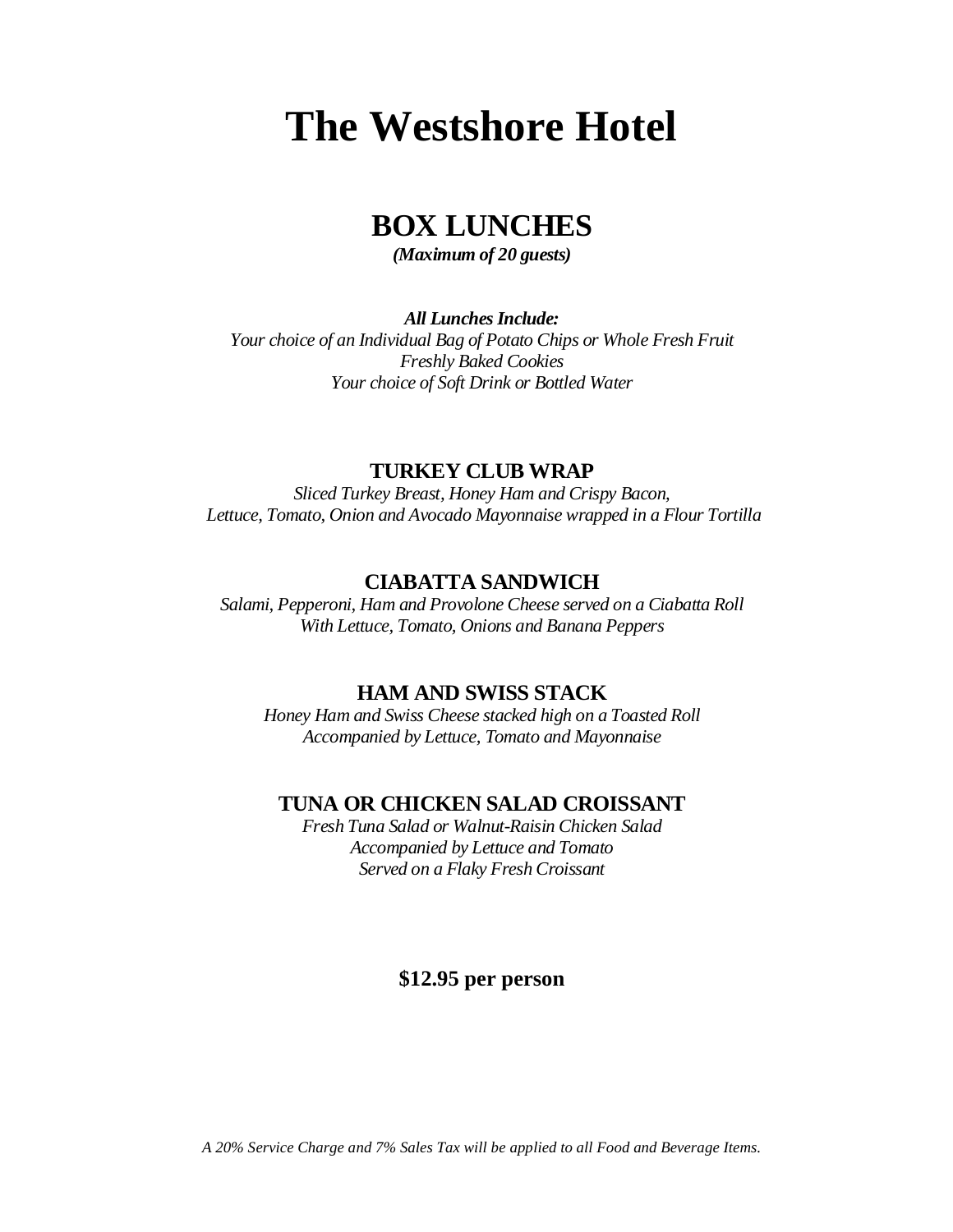# **LUNCHEON ENTREES**

*All Entrees are served with Seasonal Garden Salad and Dressing Warm Rolls and Sweet Butter Freshly Brewed Coffee, Decaffeinated Coffee, A Selection of Herbal Teas and Ice Tea*

# **SHRIMP AND SCALLOP BROCHETTE**

*Marinated Shrimp and Scallops Broiled Served over Rice Pilaf with a Creamy Garlic Sauce and a Medley of Seasonal Vegetables* **\$15.95 per person**

# **LONDON BROIL**

*Sliced Marinated Flank Steak Charbroiled, topped with Mushroom Demi Glaze Served with Mashed Potatoes and a Medley of Seasonal Vegetables*

**\$16.95 per person**

# **LUNCH FILET**

*Petit Filet Mignon, served over Mushroom Demi glaze Served with Mashed Potatoes and Medley of Seasonal Vegetables* **\$20.95 per person**

# **SEARED SALMON**

*Herb Seared Salmon, with Lemon Shallot Butter Sauce Served with Rice Pilaf and a Medley of Seasonal Vegetables* **\$16.95 per person**

# **ROAST PORK LOIN**

*Country Style Roast Pork served with Mashed Potatoes and a Medley of Seasonal Vegetables* **\$15.95 per person**

# **CHICKEN DIANE**

*Chicken Breast Sautéed in a Brandy Shallot Mushroom Sauce Served with Rice Pilaf and a Medley of Seasonal Vegetables* **\$13.95 per person**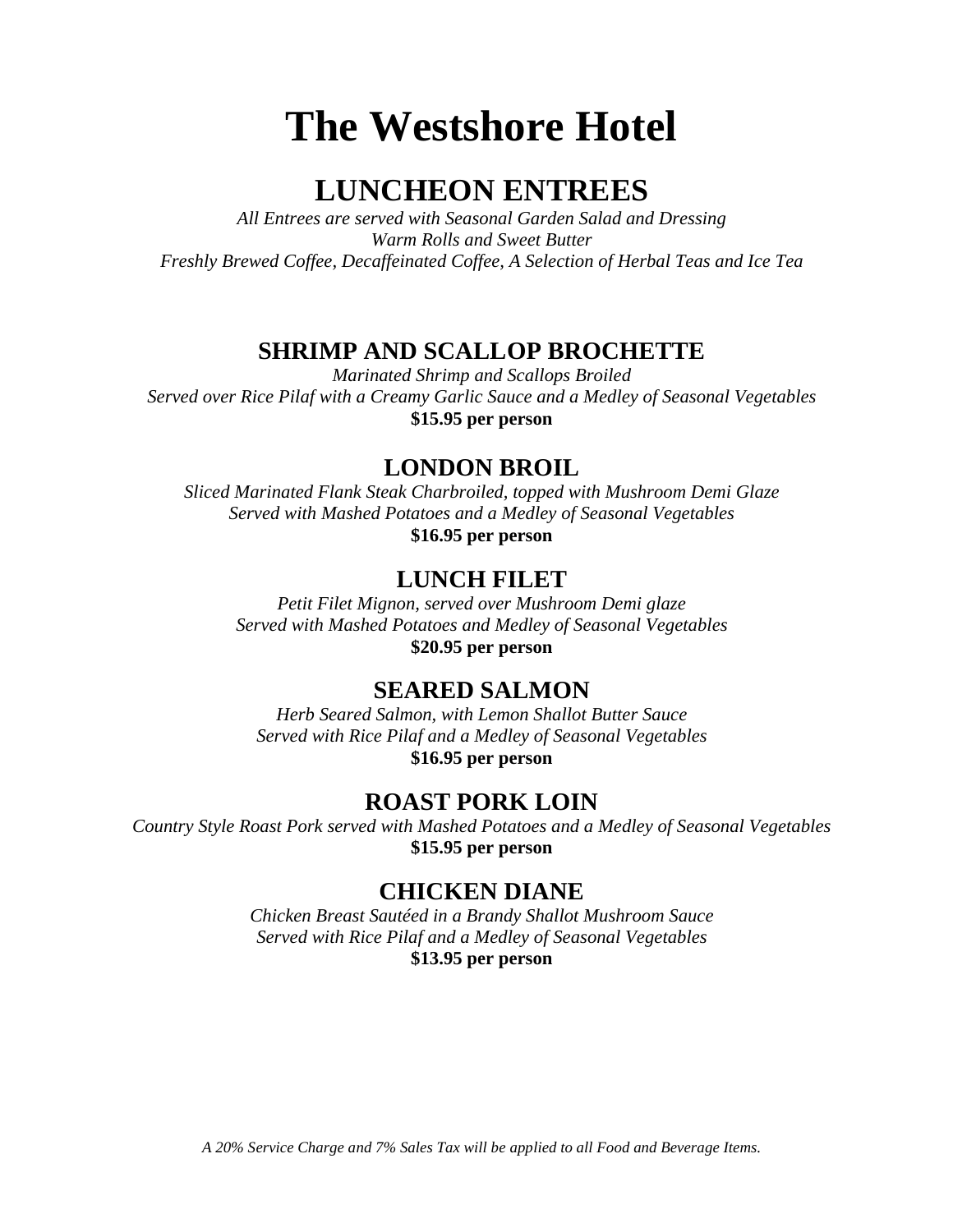# **LUNCHEON ENTREES**

*All Entrees are served with Seasonal Garden Salad and Dressing Warm Rolls and Sweet Butter Freshly Brewed Coffee, Decaffeinated Coffee, a Selection of Herbal Teas and Ice Tea*

# **MAHI-MAHI**

*Grilled, Sautéed or Blackened to perfection and topped with Mango Salsa Served with Rice Pilaf and a Medley of Seasonal Vegetables* **\$15.95 per person**

## **LEMON CAPER CHICKEN**

*Sautéed Chicken Breast in a Classic Piccata Sauce Served with Rice Pilaf and a Medley of Seasonal Vegetables* **\$13.95 per person**

## **CHICKEN AND SHRIMP FETTUCCINI**

*Large Shrimp and Chicken with Mushrooms and Sun-Dried Tomatoes in Garlic Cream Sauce* **\$15.95 per person**

# **SICILIAN CHICKEN BREAST**

*Sautéed Chicken Breast with Fresh Mozzarella, Grilled Roma Tomatoes Served with Roasted Potatoes and a Medley of seasonal Vegetables* **\$13.95 per person**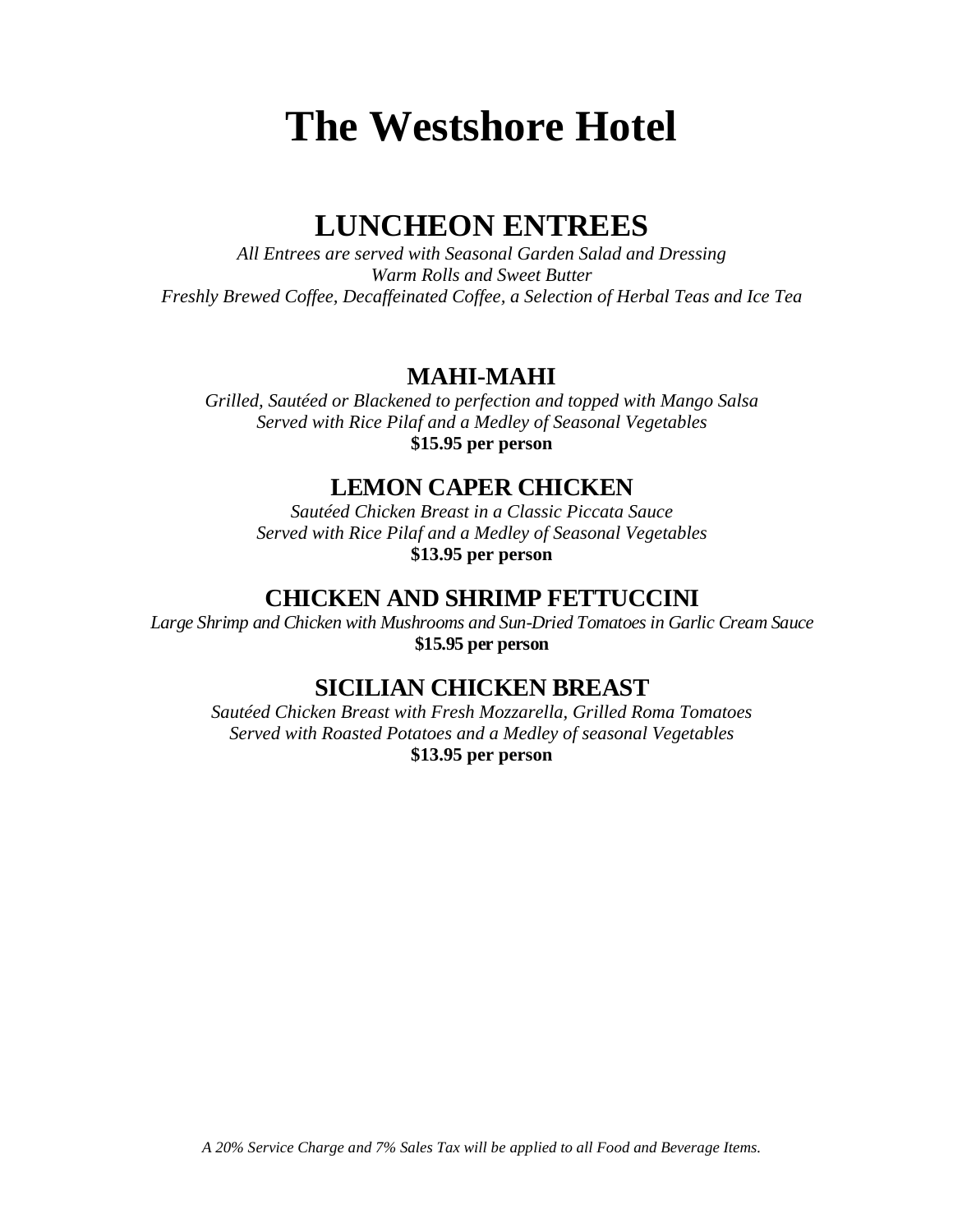# **LUNCHEON BUFFETS**

### **DELI BUFFET**

*(Minimum of 25 Guests)*

*Potato Salad or Pasta Salad, Cole Slaw and Seasonal Fruit Salad Assorted Sliced Deli Meats to include: Honey Ham, Salami, Pepperoni, Turkey Breast and Roast Beef Assorted Cheeses to include: Provolone, Swiss, American and Cheddar Cheeses Condiments include:*

*Lettuce, Sliced Tomatoes, Sliced Onions, Pickles, Mustard and Mayonnaise Assorted Breads and Fresh Sliced Rolls Fresh Baked Assorted Cookies and Fudge Brownies Freshly Brewed Coffee, Decaffeinated Coffee, Selection of Herbal Teas and Ice Tea* **\$16.95 per person**

### **HOT LUNCHEON BUFFET**

*(Minimum of 25 Guests)*

 *Choice of Two Salads*

*Garden Salad with Assorted Dressing's, Caesar Salad with Toasted Croutons, Pasta Salad, Potato Salad, Cole Slaw, Mediterranean Salad or Fruit Salad Choice of Two Entrees Chicken Provencal with Pomodoro Sauce Shrimp and Chicken Fettuccini Mahi-Mahi Grilled, Blackened or Baked London Broil with a Mushroom Demi Glaze Tenderloin Tips in a Cabernet and Mushroom Demi Glaze Grilled Salmon with White Wine Butter sauce Chicken Diane with Brandy Mushroom Sauce Accompanied By Your choice of Roasted Red Bliss Potatoes, Rice Pilaf or Potatoes Au Gratin Fresh Seasonal Vegetables, Green Beans Almandine or Baby Carrots Warm Rolls and Sweet Butter Fresh Baked Assorted Cookies and Fudge Brownies Freshly Brewed Coffee, Decaffeinated Coffee, a Selection of Herbal Teas and Ice Tea* **\$20.95 per person**

### *Additional Entrée \$2.00 per person*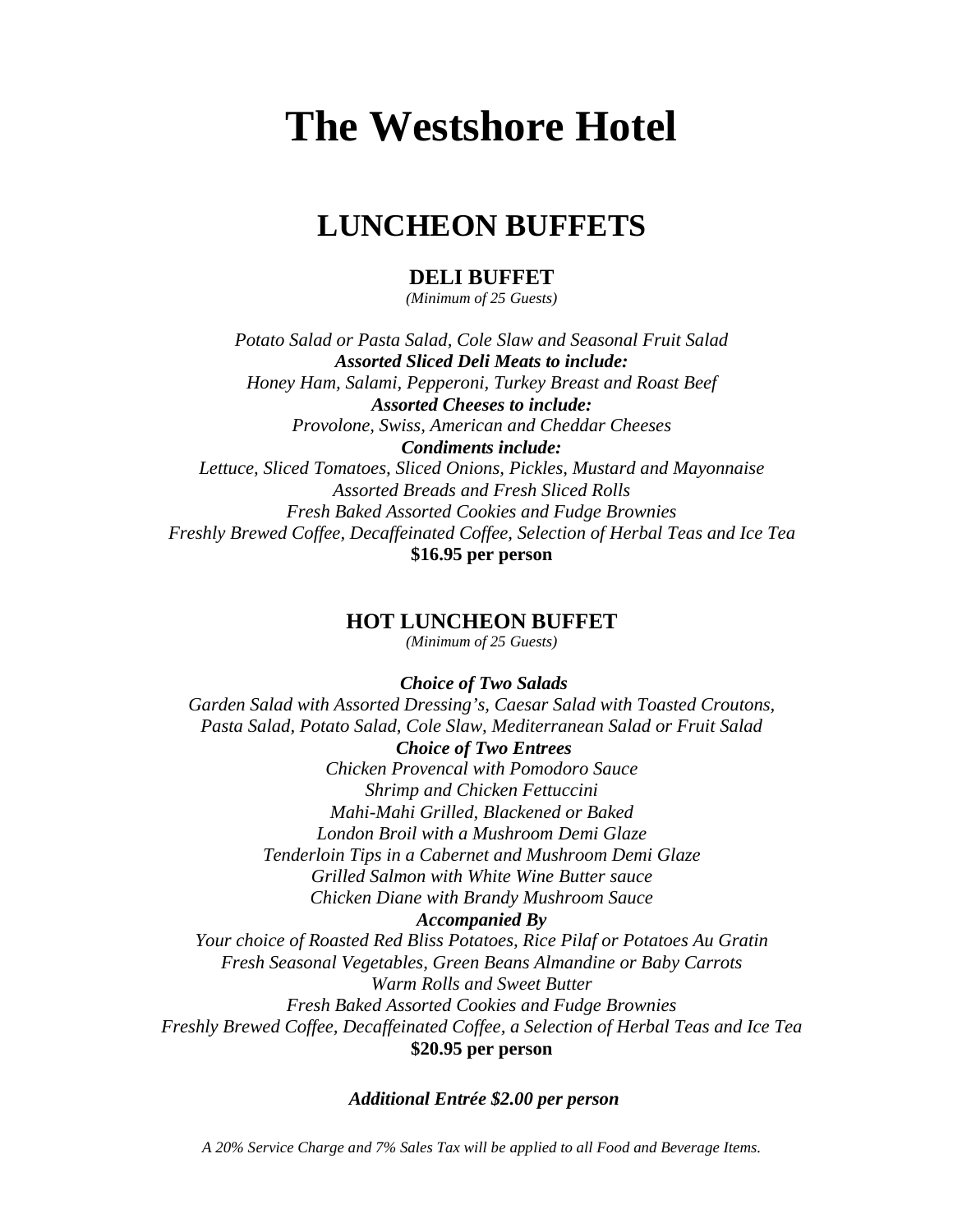# **LUNCHEON BUFFETS**

### **SALAD BAR BUFFET**

*(Minimum of 25 Guests)*

*Fresh Baked Rolls and Sweet Butter Fresh Mixed Field Greens and Hearts of Romaine With an Array of Toppings to Include the Following: Bacon, Tomatoes, Cucumbers, Chopped Eggs, Croutons, Red Onion, Black and Kalamata Olives, Sprouts, Green, Jalapeño and Banana Peppers, Cubes of Ham, Turkey and Grilled Chicken, Salad Shrimp Assorted Cheeses, Chicken and Tuna Salads and Marinated Artichokes Assorted Salad Dressings Fresh Baked Cookies and Fudge Brownies Freshly Brewed Coffee, Decaffeinated Coffee, a Selection of Herbal Teas and Ice Tea* **\$15.50 per person**

*Add Our Chef's Daily Soup Du Jour for \$2.50 per person*

### **ITALIAN BUFFET**

*(Minimum of 25 Guests)*

*Caesar Salad and Antipasto Display*

### *Choose Two of the Following Entrées:*

*Chicken Parmesan Meatballs Marinara Fennel Sausage Capri Meat Lasagna Chicken and Shrimp Alfredo Stuffed Shells Pasta Primavera Eggplant Parmesan*

*Served with Pasta Medley of Seasonal Vegetables Italian Breads Fresh Baked Assorted Cookies Freshly Brewed Coffee, Decaffeinated Coffee, a Selection of Herbal Teas and Ice Tea* **\$19.95 per person**

### *Additional Entrée \$3.50 per person*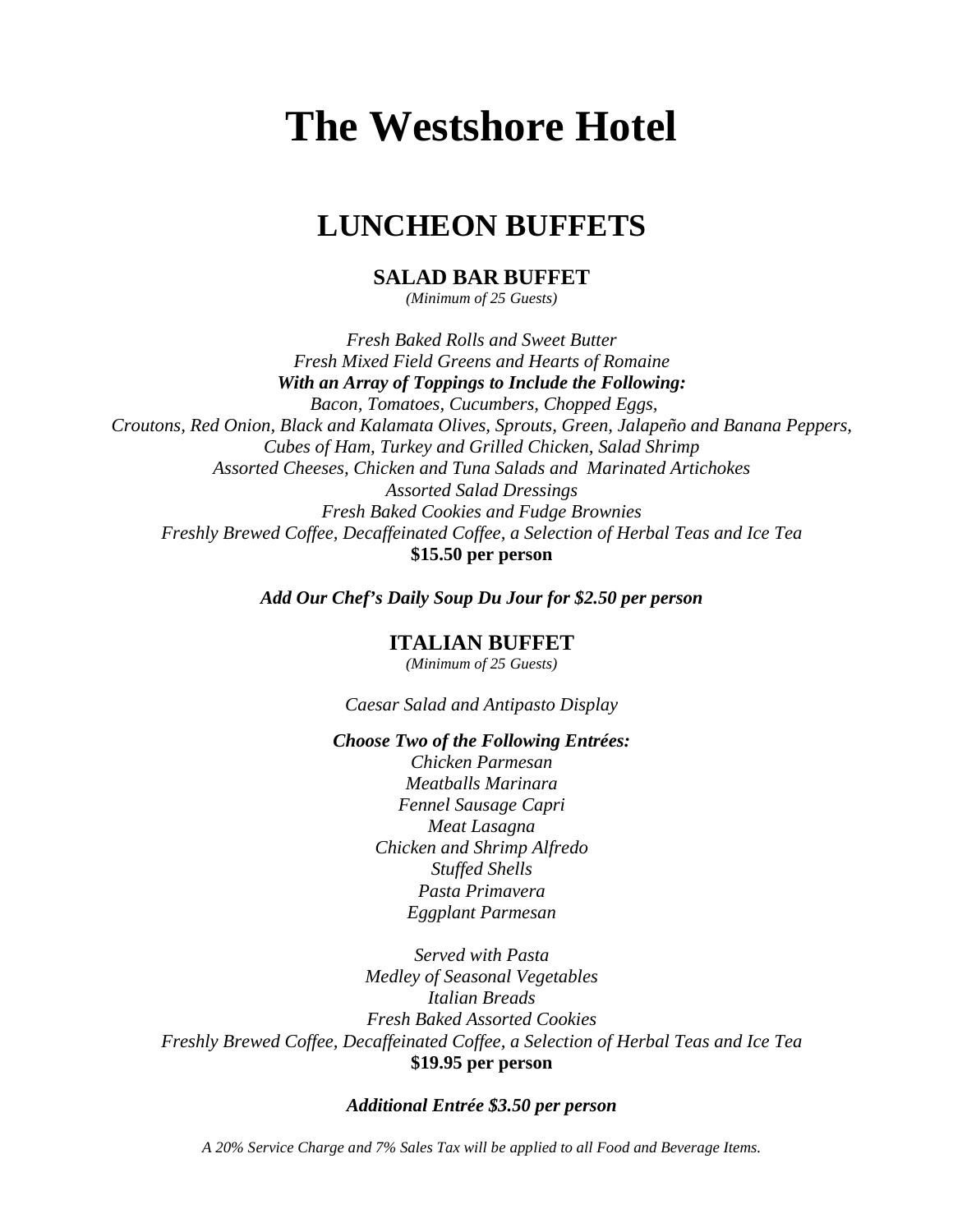# **DESSERTS**

### **FLORIDA KEY LIME PIE**

*Creamy and Tart Custard Pie* **\$2.50 per person**

**CHOCOLATE TORTE**

*Decadent Flourless Chocolate Cake* **\$3.00 per person**

**RSAPBERRY ALMOND TORTE**

*Classic French Fruit and Nut Torte* **\$2.50 per person**

**CARROT OR CHOCOLATE CAKE**

*Tasty Layered Cakes*  **\$2.50 per person**

### **NEW YORK STYLE CHEESECAKE**

*Creamy Cheesecake served with a Strawberry Topping* **\$3.00 per person**

### **STAWBERRIES WITH GRAND MARINER SAUCE**

*Fresh Strawberries topped with Creamy Grand Mariner Sauce* **\$3.00 per person**

### **TIRAMISU**

*Lady Fingers Soaked in Sambuca and Kahlua and Layered with Mascarpone Cheese & Dark Cocoa*  **\$3.00 per person**

### **ASSORTED MINITURES**

*An Assortment of Miniature Cakes, Cheesecakes and Pastries* **\$3.00 per person**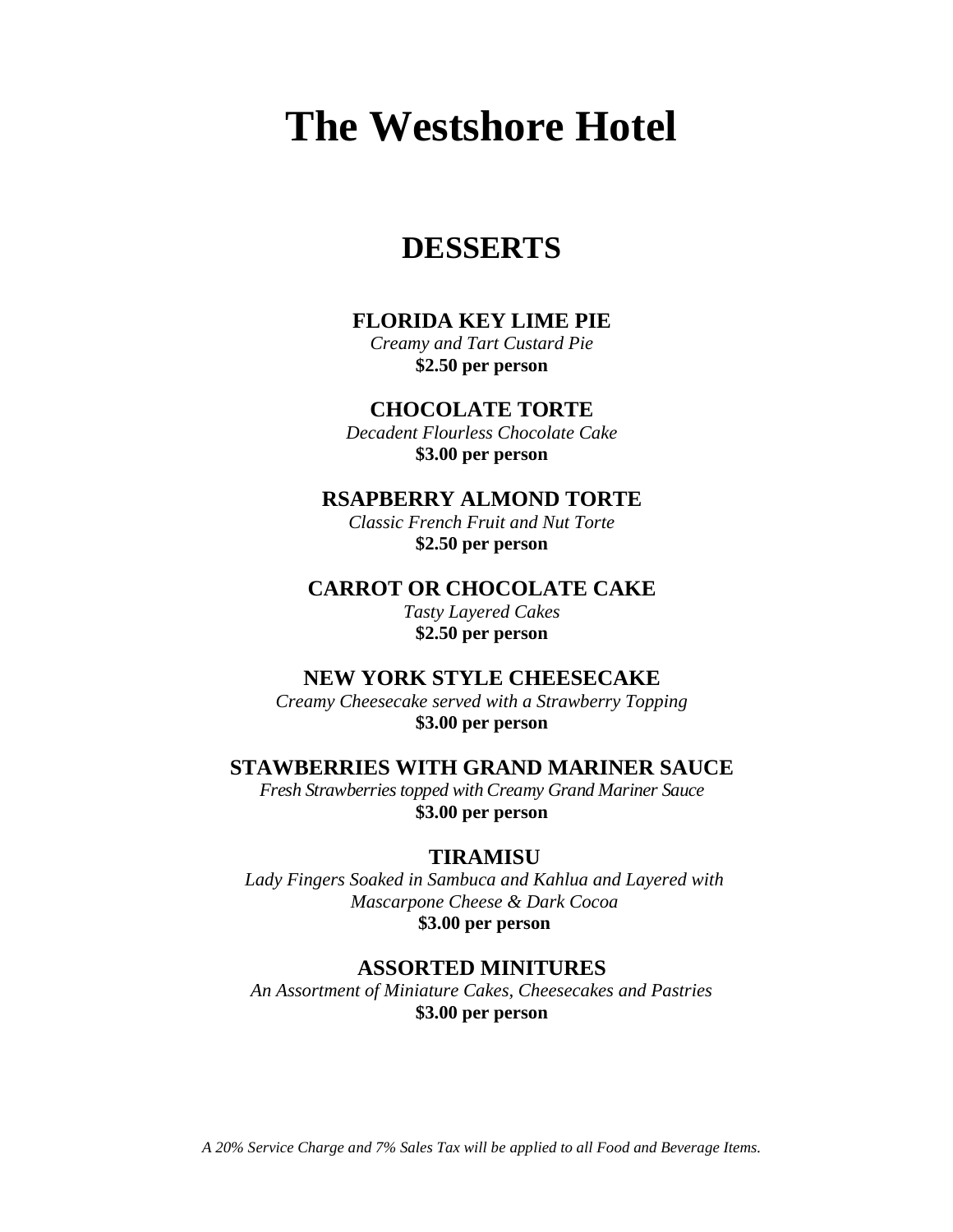# **PLATED DINNER ENTREES**

*All Entrees are served with Fresh Seasonal Garden Salad and Assorted Dressing's Warm Rolls and Sweet Butter Freshly Brewed Coffee, Decaffeinated Coffee, a Selection of Herbal Teas and Ice Tea*

# **SALMON SARDU**

*Norwegian Salmon Fillet with White Wine and Butter Baked with Spinach, Artichoke and Mozzarella Cheese Served with Rice Pilaf and a Medley of Seasonal Vegetables* **\$22.95 per person**

## **PASTA PRIMAVERA**

*Seasonal Vegetables tossed with Penne Pasta a Creamy Alfredo Sauce* **\$18.00 per person**

# **ROAST PORK TENDERLOIN**

*Herb Encrusted Pork Tenderloin with a Mushroom Garlic Merlot Sauce Served with Roasted Red Potatoes and a Medley of Seasonal Vegetables* **\$20.95 per person**

# **SEAFOOD MIXED GRILL**

*Shrimp, Scallops and Mahi-Mahi Grilled with Herb Butter Served with Rice Pilaf and a Medley of Seasonal Vegetables* **\$23.95 per person**

## **FILET MIGNON**

*Large Cut Filet Mignon finished with a Cabernet, Mushroom Sauce Served with Roasted Red Potatoes and a Medley of seasonal vegetables* **\$28.95 per person**

## **PRIME RIB**

*Large Cut Prime Rib served with Au Jus and a Cream Horseradish Sauce Served with Roasted Red Potatoes and a Medley of Seasonal Vegetables* **\$25.95 per person**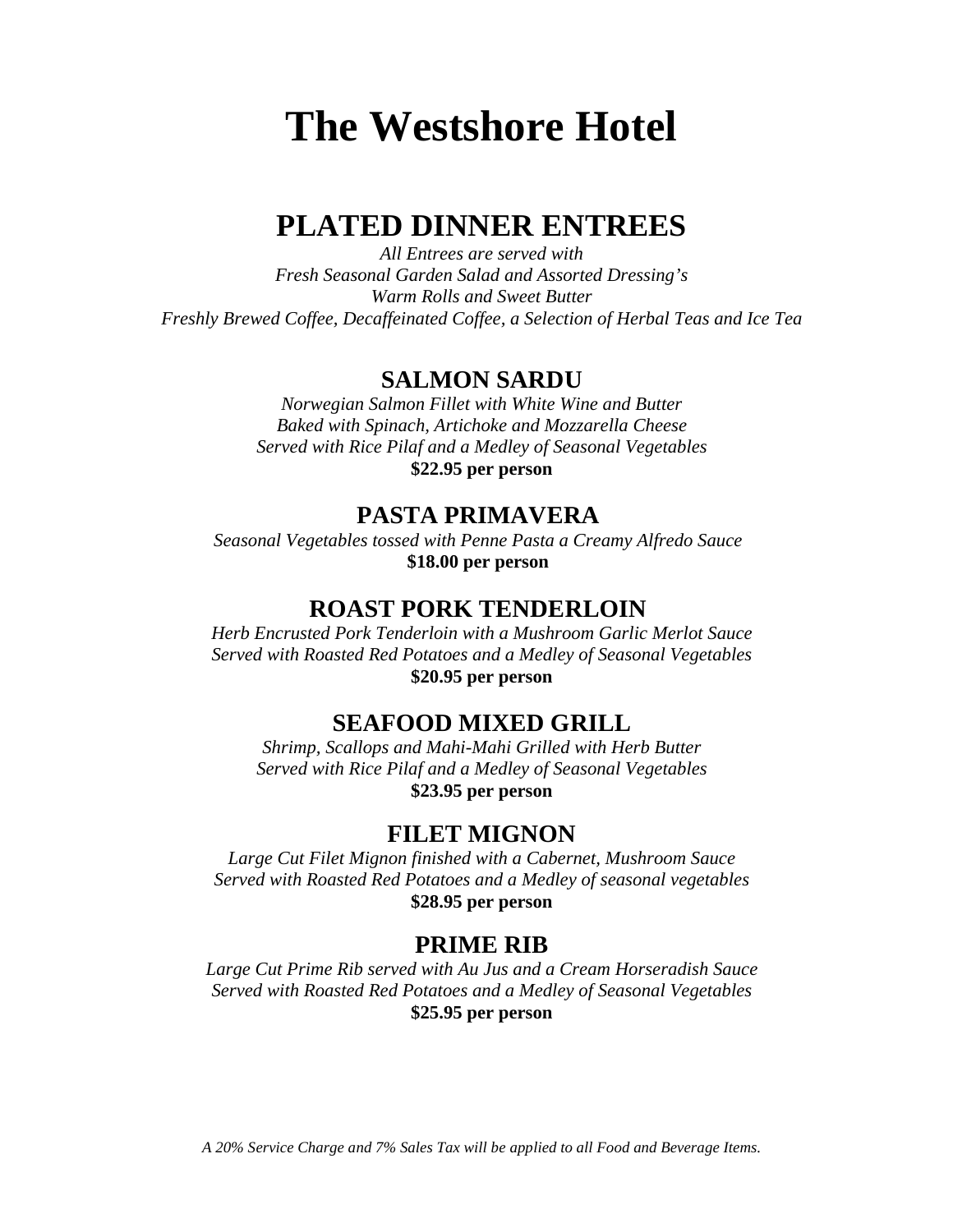# **PLATED DINNER ENTREES**

*All Entrees are served with Fresh Seasonal Garden Salad and Assorted Dressing's Warm Rolls and Sweet Butter Freshly Brewed Coffee, Decaffeinated Coffee, a Selection of Herbal Teas and Ice Tea*

# **SHRIMP AND CHICKEN POMODORO**

*Marinated Shrimp and Chicken Breast, Sautéed and topped with Sun Dried Tomatoes, Capers, Onions, Mushrooms and served over Penne Pasta* **\$23.95 per person**

# **CHICKEN MARSALA**

*Sautéed Breast of Chicken with a Marsala Wine and Garlic and Mushroom Butter Sauce, Served with Rice Pilaf and a Medley of Seasonal Vegetables* **\$22.95 per person**

# **FILET MIGNON COMBINATION**

*Petit Filet Mignon Accompanied with Sautéed Chicken Breast with Buerre Blanc or Herb Grilled Shrimp Served with Roasted Red Potatoes and a Medley of Seasonal vegetables* **\$28.95 per person**

# **SHRIMP AND FARFALLE ALFREDO**

*Large Shrimp Sautéed with Butter, Wine and Garlic Served over Bowtie Pasta in a Creamy Alfredo Sauce* **\$26.95 per person**

# **CHICKEN PICCATA**

*Chicken Breast seasoned and Sautéed with White Wine, Garlic, Cappers and Butter, Served with Rice Pilaf and a Medley of Seasonal Vegetables* **\$24.95 per person**

# **GRILLED SALMON**

*Herb Grilled Salmon with Lemon Shallot Butter Sauce Served with Rice Pilaf and a Medley of Seasonal Vegetables* **\$23.95 per person**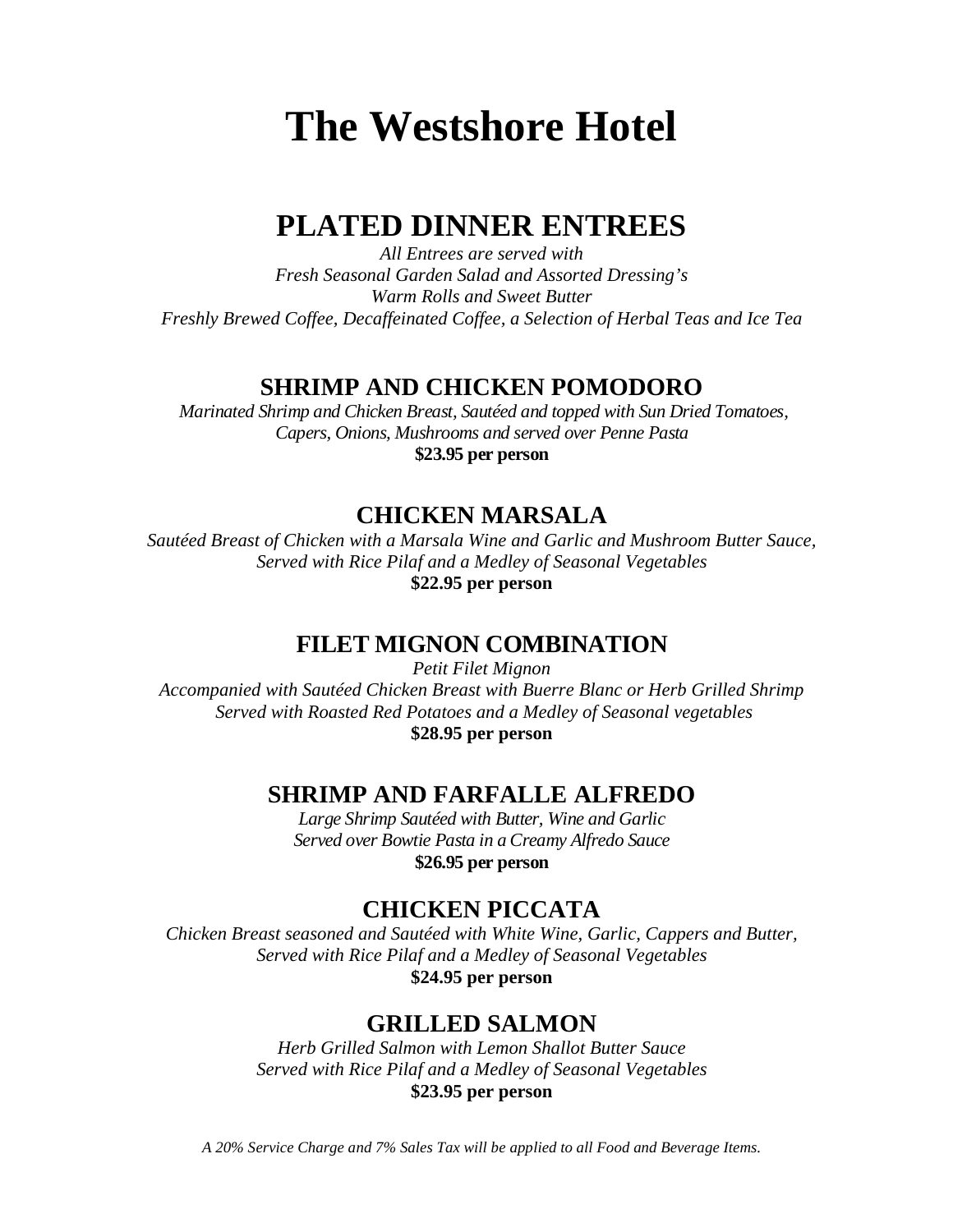# **DINNER BUFFET SELECTIONS**

## **THE WESTSHORE BUFFET**

*(Minimum of 25 Guests) All Buffets are served with Warm Dinner Rolls and Sweet Butter Freshly Brewed Coffee, Decaffeinated Coffee, a Selection of Herbal Teas and Ice Tea*

### *Choice of Two Salads*

*Fresh Garden Salad with Assorted Dressings Caesar Salad and Toasted Croutons Baby Greens with Candied Walnuts, Blue Cheese, Dried Cranberries with Raspberry Vinaigrette Tomato and Mozzarella Salad with Fresh Basil and Balsamic Vinaigrette Vegetable or Shrimp Pasta Salad Fresh Seasonal Fruit Salad*

### *Choice of Entrée Selections*

*Grilled Pork Tenderloin Medallions and Finished with a Wine Demi Glace' Chicken Sautéed in a Lemon Butter White Wine Sauce Boneless Baked Chicken Breast Sardou Shrimp and Chicken served over Bowtie Pasta Alfredo Grilled Atlantic Salmon served in a Lemon Butter Sauce Tender Beef Tips in a Mushroom Sauce and served over Buttered Egg Noodles Chicken and Shrimp Stir Fry with Oriental Vegetables Mahi-Mahi Grilled, Blackened or Baked Crab Stuffed Sole with Burre Blanc Macadamia Encrusted Mahi-Mahi London broil with Mushroom Demi Glaze Mojo Style Pork Loin Beef Stir Fry with Oriental Vegetables*

### *Choice of Three*

*Roasted Seasoned Potatoes, Potatoes Au Gratin or Garlic Mashed Potatoes Rice Pilaf or Wild Rice Medley Penne Pasta with Creamy Alfredo Sauce, Fettuccini Prima Vera or Bowtie Pomodoro Steamed Vegetable Medley Green Beans Almandine, Baby Carrots, Broccoli Normandy or Sugar Snap Peas Asian Stir-Fry Vegetables Buttered Brussels Sprout or Creamed Spinach*

> *Dessert Station Assorted Cakes and Pies*

### **Two Entrée Selections \$28.95 per person**

### **Three Entrée Selections \$32.95 per person**

### *For additional Entrées, please add \$4.00 per person*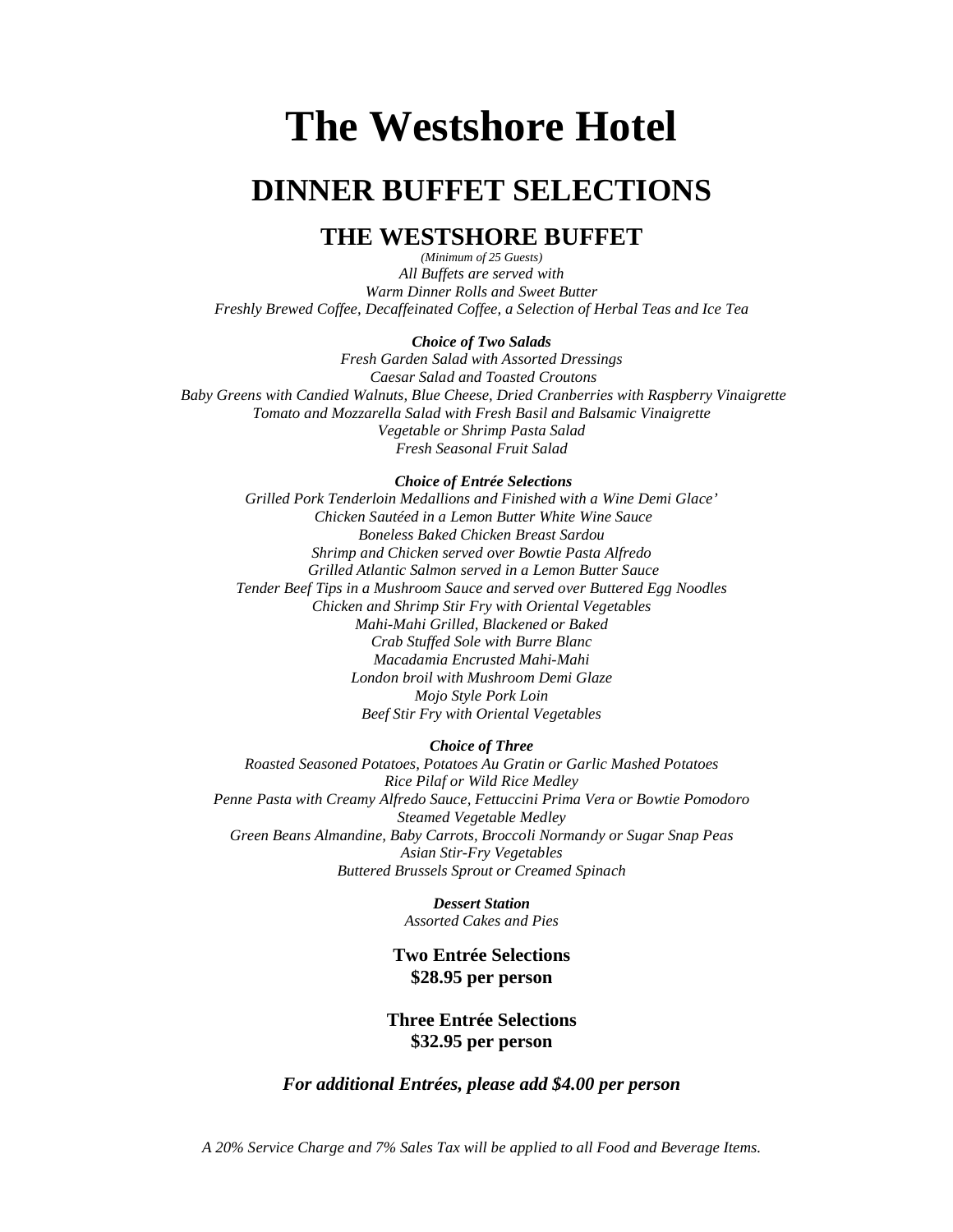# **THEMED BUFFETS**

*(Minimum of 25 Guests)*

# **ITALIAN STYLE**

*Caesar Salad with Tossed Croutons, Antipasto Salad Fresh Mozzarella and Tomato Salad Italian Breads*

### *Choice of Two:*

*Fennel Sausage Capri Eggplant Parmesan*

*Stuffed Shell or Lasagna Chicken Saltimbocca Chicken Piccata Salmon Florentine Shrimp and Chicken Fettuccini Market Fish Piccata or Putanesca*

*Choice of Two:*

 *Roasted Vegetables, Italian Greens, Bowtie Alfredo, Risotto, Ziti Marinara Italian Green Beans, Tortellini with Tomato Sauce*

 *Tiramisu*

*Freshly Brewed Coffee, Decaffeinated Coffee, a Selection of Herbal Teas and Ice Tea* **\$28.95 per person**

*Additional item \$3.50 per person*

## **FAJITA FIESTA**

*Fresh Garden Salad with Assorted Dressings Tortilla Chips Served with Salsa Queso and Black Bean Salsa Make your own Fajitas with Flour Tortillas: Marinated Beef, Chicken Strips and Grilled Fish served with Sautéed Onions and Peppers Condiments include: Shredded Cheese, Lettuce, Tomatoes, Sour Cream, Guacamole, Santiago Salsa, Pico de Gailo, Green Onions, Jalapeño Peppers, Sliced Olives Refried Beans, Buttered Corn and Mexican Rice Assorted Cakes and Pies Freshly Brewed Coffee, Decaffeinated Coffee, a Selection of Herbal Teas and Ice Tea* **\$27.95 per person**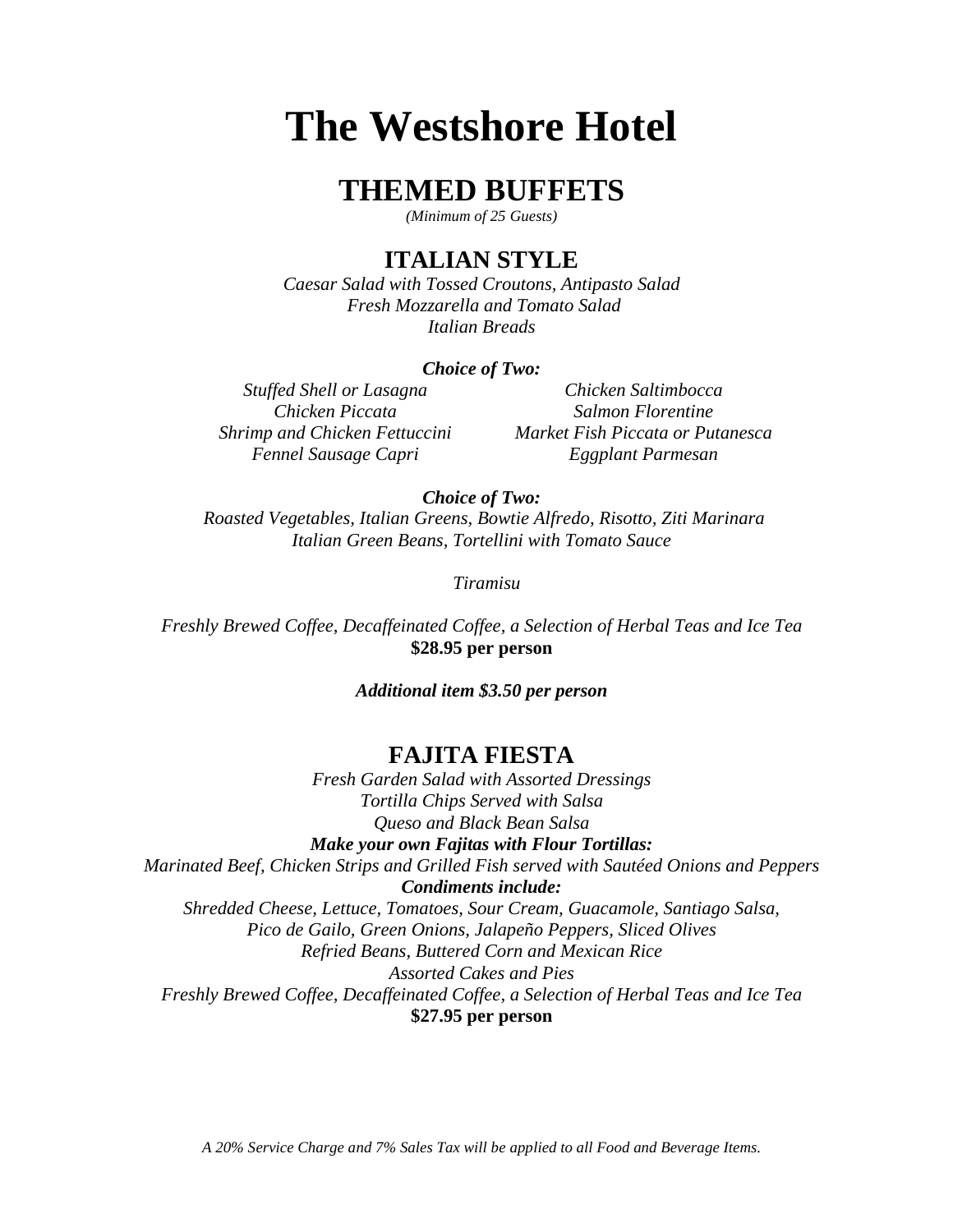# **THEMED BUFFETS**

*(Minimum of 25 Guests)*

# **SOUTHERN BARBECUE**

*Fresh Garden Salad with Assorted Dressings Cole Slaw and Potato Salad Corn Bread and Rolls with Sweet Butter BBQ Chicken Quarters Ribs with Barbeque Sauce Southern Style Pulled Pork Baked Beans, Hoppin' Johns, Fresh Buttery Corn on the Cob Peanut Butter Pie and Key Lime Pie Freshly Brewed Coffee, Decaffeinated Coffee, a Selection of Herbal Teas and Ice Tea* **\$26.95 per person**

# **SOME ADDITIONAL STATIONS TO CONSIDER…**

# **CARVING STATIONS**

*Requires a carving attendant at a fee of \$50.00 per station* 

# **JACK DANIELS GLAZED HAM**

*Slow Smoked Ham Basted with a Jack Daniels Glaze Sliced to Order Served with Assorted Rolls, Spicy Mustard with a Touch of Horseradish and Tarragon Mayonnaise* **\$130.00 Serves 50 people**

## **ROASTED TURKEY**

*Tender Roasted Turkey with White and Dark Meat Carved to Order Served with Assorted Rolls Served with Cranberry Sauce and Mayonnaise* **\$110.00 Serves 40 people**

# **LEG OF LAMB**

*Mediterranean Style and Slow Cooked Lamb Leg Sliced to Order Served with Assorted Rolls, Mint Jelly and Feta Tapanade* **\$200.00 Serves 50 people**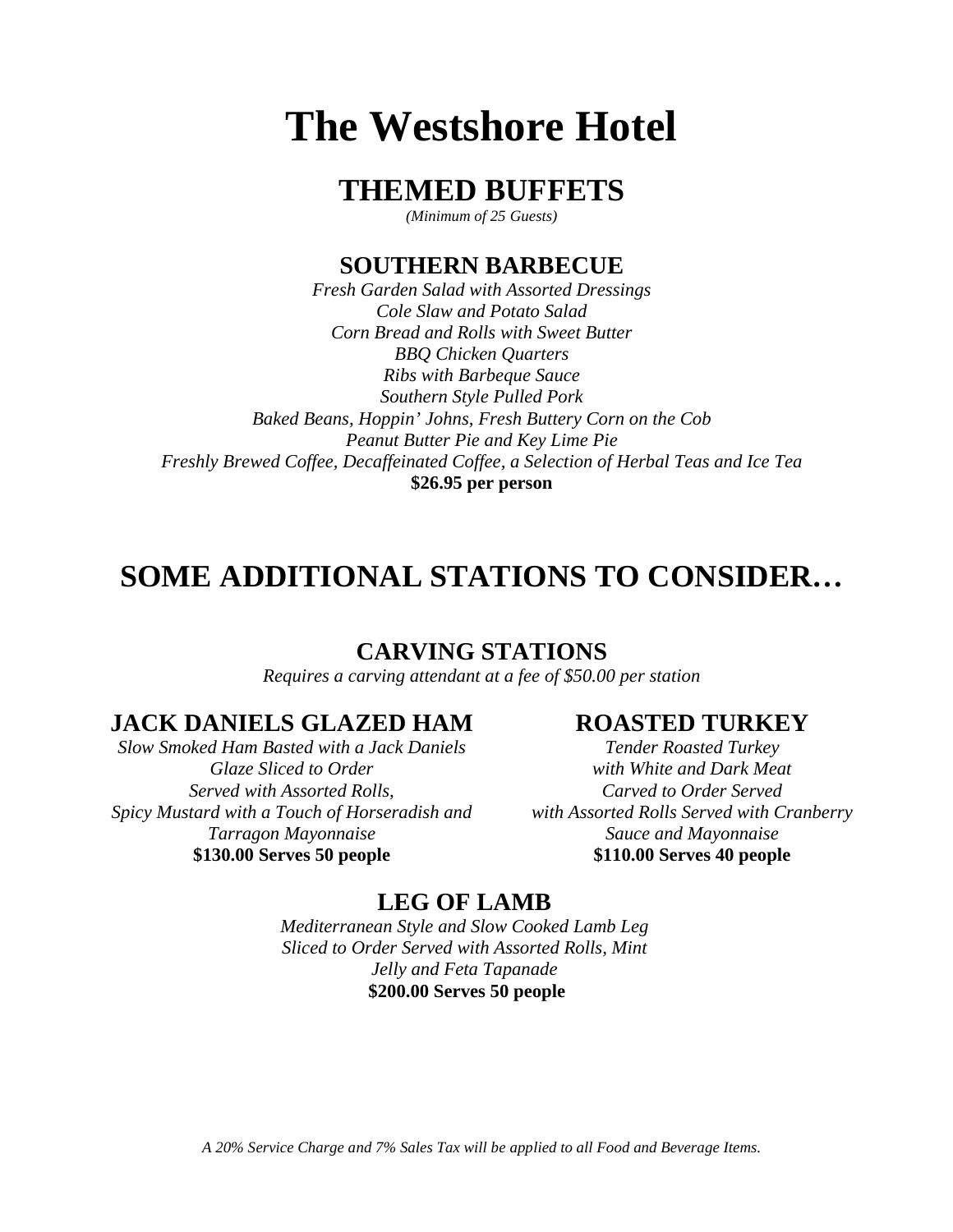# **CARVING STATIONS**

*Requires a carving attendant at a fee of \$50.00 per station* 

# **ROAST PRIME RIB**

*Slow Roasted Prime Rib Seasoned with Fresh Garlic and Rosemary Sliced to Order Served with Assorted Rolls and Creamy Horseradish Sauce and Pomerey Mustard \$250.00 Serves 60 people*

# **ROAST PORK STEAMSHIP**

*Caribbean seasoned Pork Steamship Roast Sliced to Order Served with Assorted Rolls and Island style Mango Salsa and Plantains* **\$160.00 Serves 50 people**

# **ADD A STATION TO YOUR BUFFET**

*(Minimum of 30 Guests) Requires attendant at a fee of \$50.00 per station* 

# **ITALIAN PASTA STATION**

*Assorted Meats, Vegetables, Seafood, Pastas and Sauces Served with Crisp Caesar Salad Rolls and Sweet Butter* **\$10.00 per person**

# **PACIFIC STIR-FRY STATION**

*Oriental Noodles, Fried and Steamed Rice, Beef, Chicken and Seafood Served with assorted Vegetables and Sauces Your choice of Mixed Green or Oriental Style Salad*  **\$10.00 per person**

# **BAJA STATION**

*Santa Fe Salad, Fajita Style Steak and Chicken, Pulled Roasted Pork, Yellow Rice, Black Beans, Grilled Peppers and Onions Served with Cool Lettuce Cups, Warm Tortillas and a Variety of Traditional Toppings* **\$10.95 per person**

# **BANANAS FOSTER OF CHERRIES JUBILEE**

*Classic Flambé Station, with your choice of Fruit and Ice Cream*  **\$8.00 per person**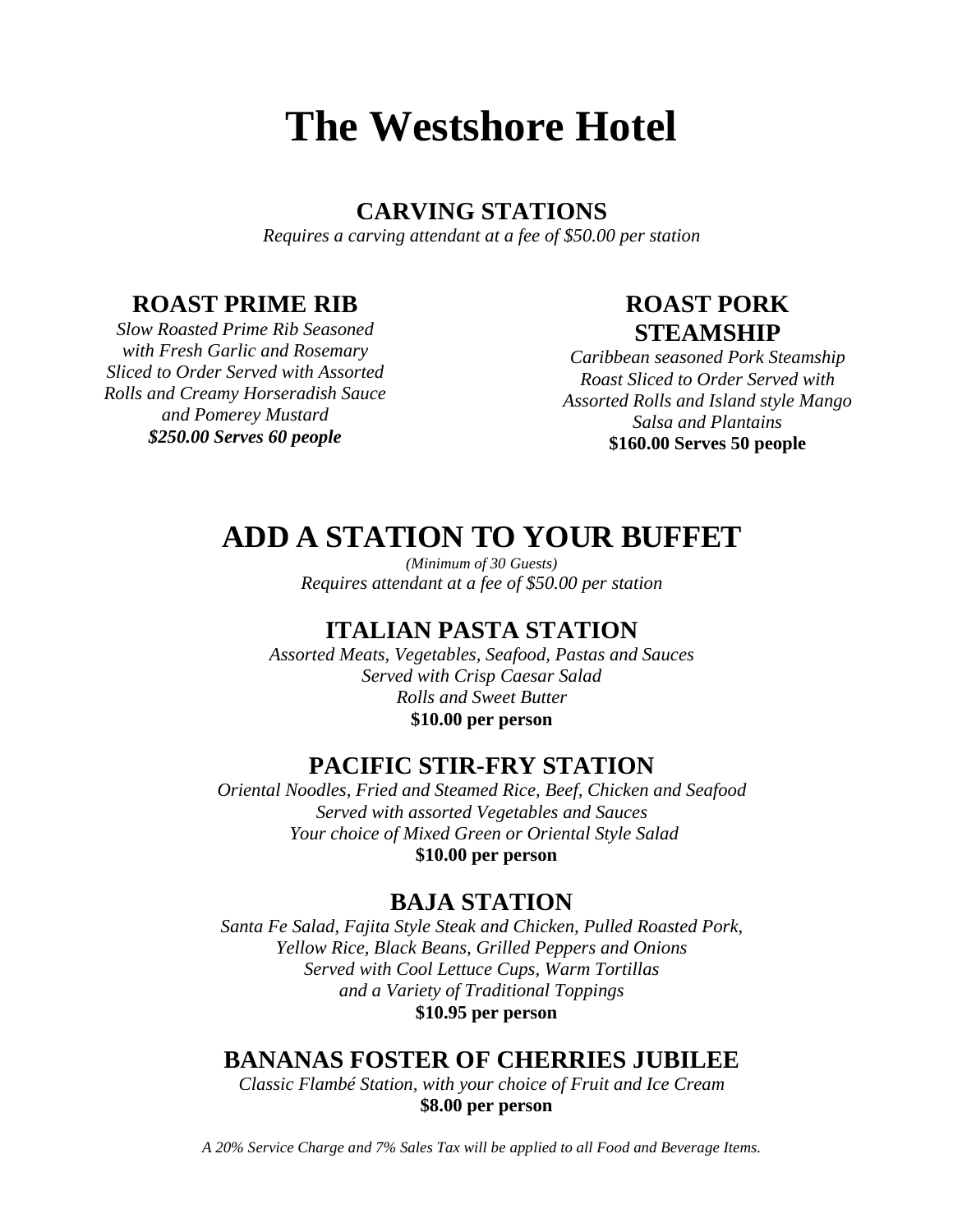# **HORS D' OEUVERS AND APPITIZERS**

# **COLD SELECTIONS**

*(Based on 100 Pieces)*

| \$200.00<br>Deviled Eggs<br>Fresh Seasonal Sliced Fruit Display Served with a Yogurt Dip<br>\$150.00<br><b>Grilled Marinated Asparagus</b><br>International and Domestic Cheese Display Served with Assorted Crackers<br>\$200.00<br><b>Assorted Finger Sandwiches</b><br>\$250.00<br>Shrimp Cocktail Served with a Tangy Cocktail Sauce<br>Assorted Vegetable Display Served with a Ranch Dressing<br>Whole Smoked Salmon<br>200 per Fish<br>Served with Capers, Sliced Red Onion, Cream Cheese Served with Gourmet Crackers<br>Antipasto Display<br>\$150.00<br>Salami Coronets<br>\$225.00<br>Bruschetta Italian, Greek, or Spanish<br>Moroccan Hummus Served with Toasted Pita Points<br>\$225.00<br>\$225.00<br>Mini Stuffed Cucumber<br>\$200.00<br>Pinwheel Wraps<br>\$250.00<br><b>Scallop Ceviche</b><br>\$200.00<br><b>Smoked Fish Spread</b> | Assorted Canapés | \$200.00          |
|---------------------------------------------------------------------------------------------------------------------------------------------------------------------------------------------------------------------------------------------------------------------------------------------------------------------------------------------------------------------------------------------------------------------------------------------------------------------------------------------------------------------------------------------------------------------------------------------------------------------------------------------------------------------------------------------------------------------------------------------------------------------------------------------------------------------------------------------------------|------------------|-------------------|
|                                                                                                                                                                                                                                                                                                                                                                                                                                                                                                                                                                                                                                                                                                                                                                                                                                                         |                  |                   |
|                                                                                                                                                                                                                                                                                                                                                                                                                                                                                                                                                                                                                                                                                                                                                                                                                                                         |                  | \$4.00 per person |
|                                                                                                                                                                                                                                                                                                                                                                                                                                                                                                                                                                                                                                                                                                                                                                                                                                                         |                  |                   |
|                                                                                                                                                                                                                                                                                                                                                                                                                                                                                                                                                                                                                                                                                                                                                                                                                                                         |                  | \$4.50 per person |
|                                                                                                                                                                                                                                                                                                                                                                                                                                                                                                                                                                                                                                                                                                                                                                                                                                                         |                  |                   |
|                                                                                                                                                                                                                                                                                                                                                                                                                                                                                                                                                                                                                                                                                                                                                                                                                                                         |                  |                   |
|                                                                                                                                                                                                                                                                                                                                                                                                                                                                                                                                                                                                                                                                                                                                                                                                                                                         |                  | \$3.95 per person |
|                                                                                                                                                                                                                                                                                                                                                                                                                                                                                                                                                                                                                                                                                                                                                                                                                                                         |                  |                   |
|                                                                                                                                                                                                                                                                                                                                                                                                                                                                                                                                                                                                                                                                                                                                                                                                                                                         |                  |                   |
|                                                                                                                                                                                                                                                                                                                                                                                                                                                                                                                                                                                                                                                                                                                                                                                                                                                         |                  | \$2.95 per person |
|                                                                                                                                                                                                                                                                                                                                                                                                                                                                                                                                                                                                                                                                                                                                                                                                                                                         |                  |                   |
|                                                                                                                                                                                                                                                                                                                                                                                                                                                                                                                                                                                                                                                                                                                                                                                                                                                         |                  |                   |
|                                                                                                                                                                                                                                                                                                                                                                                                                                                                                                                                                                                                                                                                                                                                                                                                                                                         |                  |                   |
|                                                                                                                                                                                                                                                                                                                                                                                                                                                                                                                                                                                                                                                                                                                                                                                                                                                         |                  |                   |
|                                                                                                                                                                                                                                                                                                                                                                                                                                                                                                                                                                                                                                                                                                                                                                                                                                                         |                  |                   |
|                                                                                                                                                                                                                                                                                                                                                                                                                                                                                                                                                                                                                                                                                                                                                                                                                                                         |                  |                   |
|                                                                                                                                                                                                                                                                                                                                                                                                                                                                                                                                                                                                                                                                                                                                                                                                                                                         |                  |                   |

# **HOT SELECTIONS**

*(Based on 100 Pieces)*

| <b>Buffalo Wings Served with Blue Cheese Dipping Sauce</b>          | \$200.00          |
|---------------------------------------------------------------------|-------------------|
| Crab or Sausage Stuffed Mushrooms                                   | \$225.00          |
| Chicken Tenders Served with a Honey Mustard Sauce                   | \$200.00          |
| Coconut Shrimp Served with a Caribbean Dipping Sauce                | \$225.00          |
| Miniature Crab Cakes Served with Avocado Sauce                      | \$225.00          |
| Egg Rolls Served with a Sweet and Sour Dipping Sauce                | \$200.00          |
| Tiropita                                                            | \$200.00          |
| Scallops Wrapped in Bacon                                           | \$225.00          |
| Spanakopita                                                         | \$200.00          |
| Swedish or BBQ Meatballs                                            | \$200.00          |
| Oyster Rockefeller                                                  | \$225.00          |
| Spinach and Artichoke Dip Served with Toasted Pita Points           | \$3.50 per person |
| Baked Brie En Croute Served with Candied Walnuts, Apples and Grapes | \$3.50 per person |
| Crab Rangoon's                                                      | \$220.00          |
| Potstickers Vegetable, Pork or Chicken                              | \$225.00          |
| Sate of Teriyaki Beef or Ginger Chicken                             | \$220.00          |
| Sicilian Kebob                                                      | \$200.00          |
|                                                                     |                   |